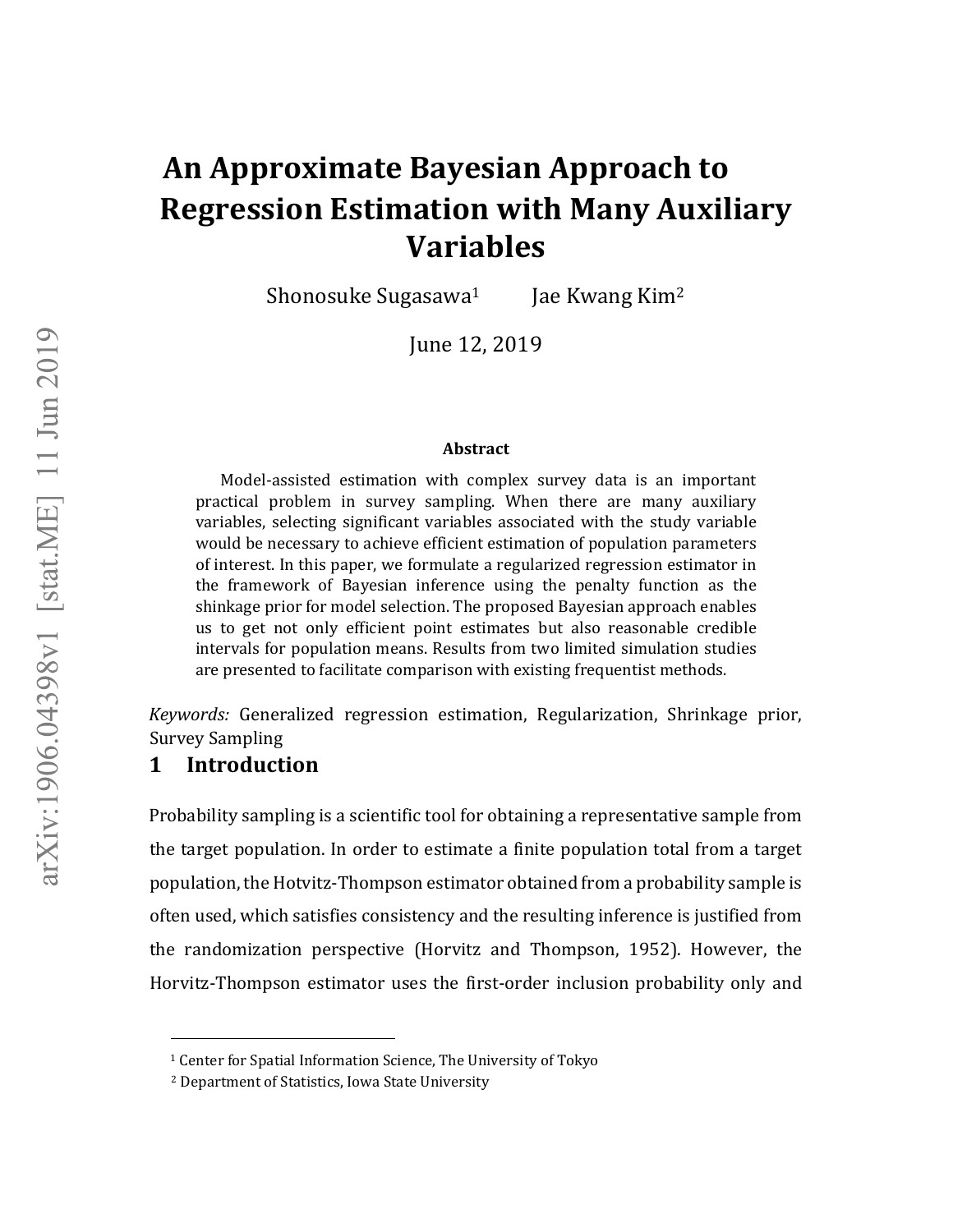does not fully incorporate all available information from the finite population. To improve efficiency, regression estimation is often used to incorporate auxiliary information in survey sampling. Deville and Sa¨rndal (1992), Fuller (2002), Kim and Park (2010), and Breidt and Opsomer (2017) present comprehensive overviews of such variants of regression estimation in survey sampling.

The regression estimation approaches in survey sampling assume a model for the finite population, i.e., the superpopulation model, as

$$
y_i = x^{t_i} \boldsymbol{\beta} + e_i, \qquad (1)
$$

where  $E(e_i) = 0$  and  $Var(e_i) = \sigma^2$ . The superpopulation model does not necessarily hold in the sample as the sampling design can be informative in the sense of Pfeffermann and Sverchkov (1999). Under the regression superpopulation model in (1), Isaki and Fuller (1982) show that the asymptotic variance of the regression estimator achieves the lower bound of Godambe and Joshi (1965). Thus, the regression estimator is asymptotically efficient in the sense of achieving the minimum variance under the joint distribution of the sampling design and the superpopulation model in (1).

However, the above optimality of the regression estimator is untenable if the dimension of the auxiliary variables *x* is large. When there are many auxiliary variables, the asymptotic bias of the regression estimator using all the auxiliary variables is no longer negligible and the resulting inference can be problematic.

Simply put, including irrelevant auxiliary variables can introduce substantial variability in point estimation, but the uncertainty can fail to be fully accounted for by the standard linearization variance estimation, resulting in misleading inference.

To overcome the problem, S¨arndal and Lundstro¨m (2005) select a subset of the auxiliary variables for regression estimation. The classical model selection

1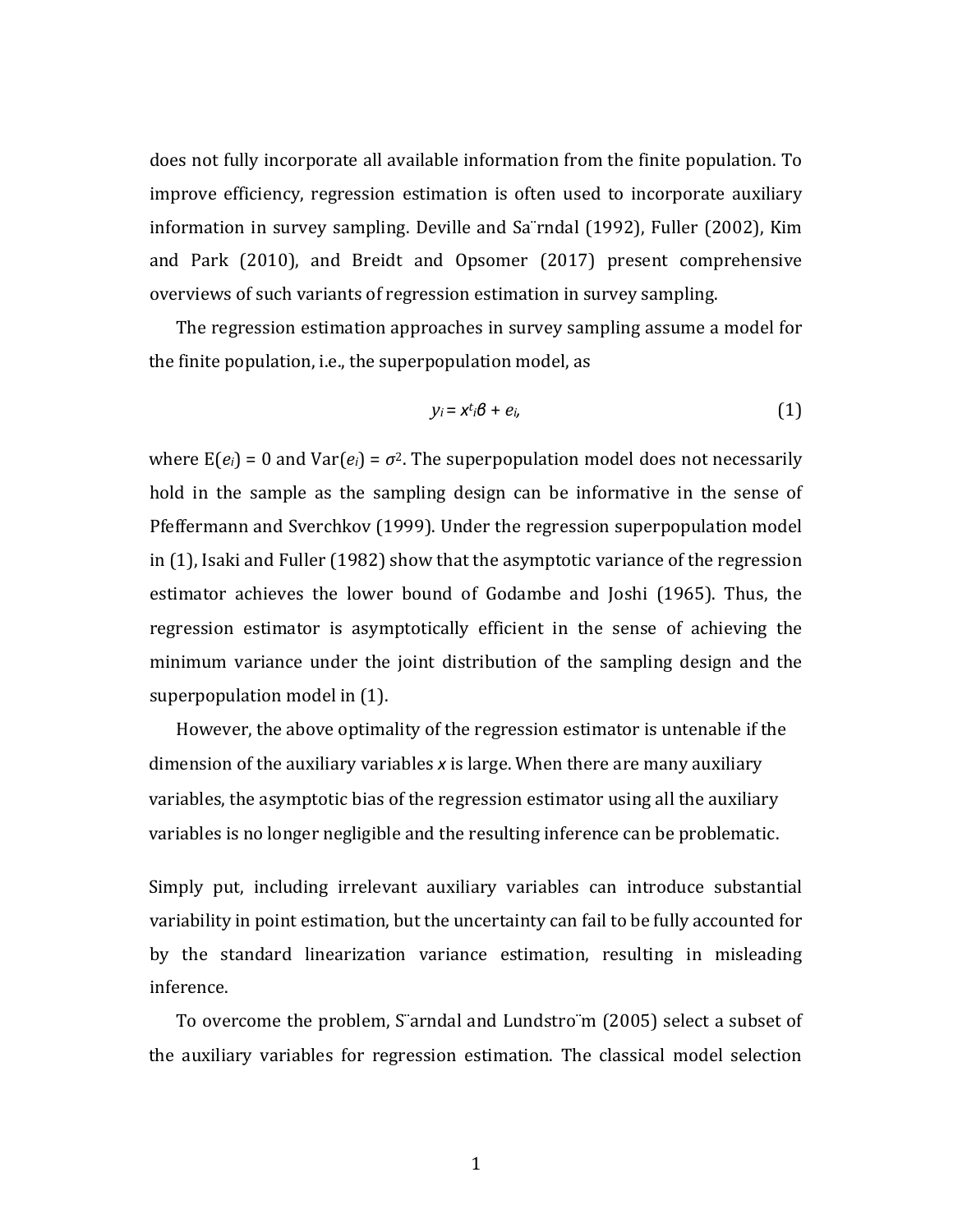approach is based on a step-wise method. However, the step-wise methods will not necessarily produce the best model if there are redundant predictors. Another approach is to employ regularized estimation of regression coefficients. For example, McConville et al. (2017) propose a regularized regression estimation approach based on the LASSO penalty of Tibshirani (1996). However, there are two main problems in the regularization approach. First, the choice of the regularization parameter is somewhat unclear. Second, after model selection, the frequentist inference is notoriously difficult to make.

In this paper, we propose a unified Bayesian framework to handle regularized regression estimation. We first present a Bayesian approach for regression estimation when  $p = \dim(x)$  is fixed, using the approximate Bayesian approach considered in Wang et al. (2018). The proposed Bayesian method fully captures the uncertainty in parameter estimation for the regression estimator and has better coverage properties. Second, the proposed Bayesian method solves the problem of large *p* in regularized regression estimation.

The penalty function for regularization is incorporated into the prior distribution and the uncertainty associated with model selection and parameter estimation is fully captured in the Bayesian machinery. Furthermore, the penalty parameter *λ* can be optimized by having its own prior distribution. The proposed method provides a unified approach to Bayesian inference with sparse regression estimation. It is a calibrated Bayesian (Little, 2012) in the sense that it is asymptotically equivalent to the frequentist design-based approach.

The paper is organized as follows. In Section 2, the basic setup is introduced. In Section 3, the approximate Bayesian inference using regression estimation is proposed under a fixed *p*. In Section 4, the proposed method is extended to handle sparse regression estimation using shrinkage prior distributions. In Section 5, the proposed method is extended to non-linear regression models. In Section 6, results from two limited simulation studies are presented. The proposed method is

2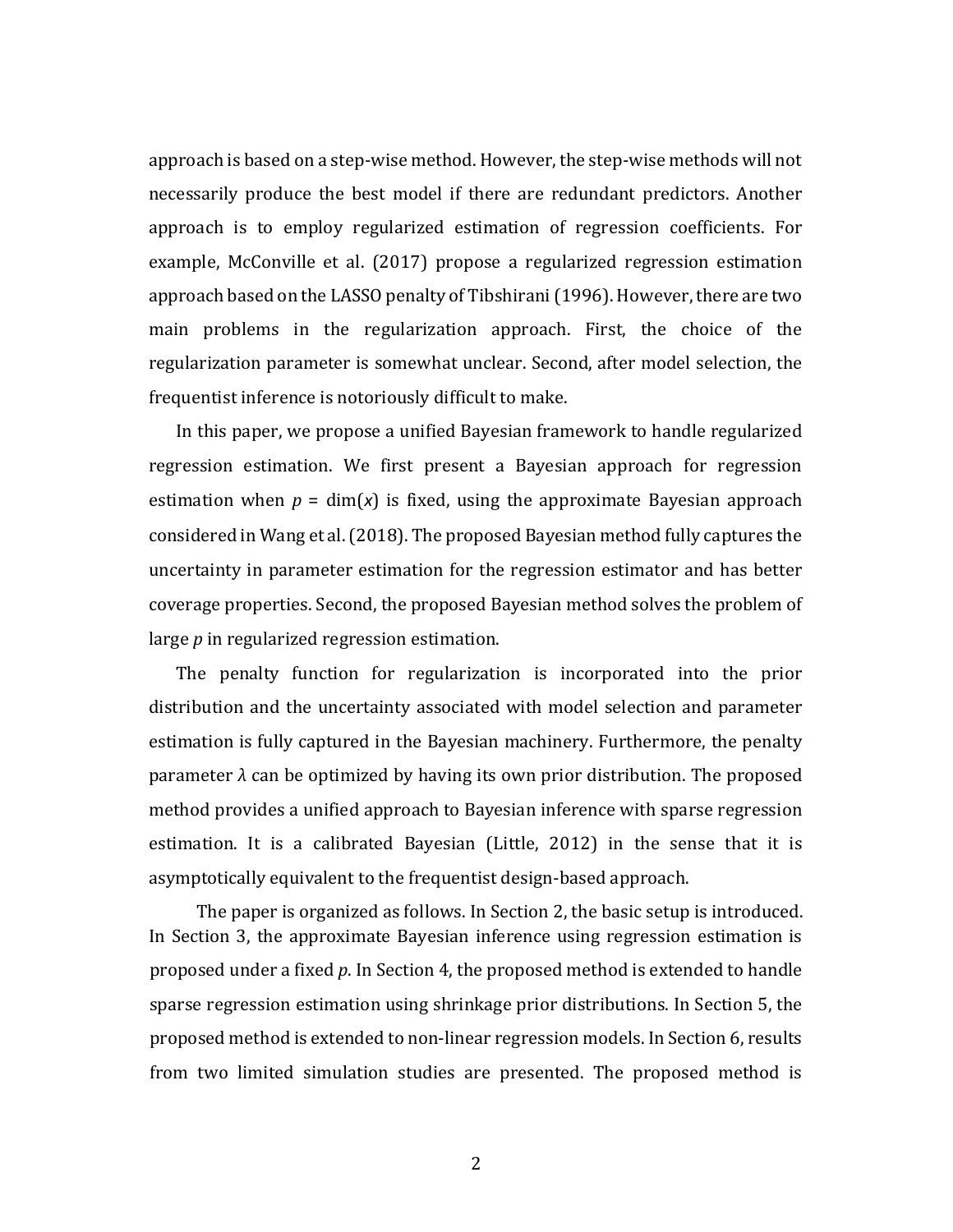applied to the real data example in Section 7. Some concluding remarks are made in Section

8.

# **2 Basic setup**

Consider a finite population of a known size *N*. Associated with unit *i* in the finite population, we consider measurement (*x<sup>t</sup> i,yi*) where *x<sup>i</sup>* is the vector of auxiliary variables with dimension *p* and *yi*is the study variable of interest. We are interested in estimating the finite population mean  $\bar{Y} = N^{-1} \sum_{i=1}^{N} y_i$  from a sample selected by a probability sampling design. Let *A* be the index set of the sample and we observe  $\{x_i, y_i\}_{i \in A}$  from the sample. The Horvitz-Thompson estimator  $\hat{Y}^T H T = N^{-1} \sum_{i \in A} P_i$  $π<sub>i</sub>⁻¹y<sub>i</sub>$  is design unbiased but it is not necessarily efficient.

If the finite population mean  $\overline{X}^{\dagger} = N^{-1} \sum_{i=1}^{N} x_{i}$  known, then we can improve the efficiency of  $\hat{Y}_{HT}$  by using the following regression estimator:

$$
\hat{Y}_{\text{reg}} = \bar{\boldsymbol{X}}^{t} \hat{\boldsymbol{\beta}} + \frac{1}{N} \sum_{i \in A} \frac{1}{\pi_i} \left( y_i - \boldsymbol{x}_i^{t} \hat{\boldsymbol{\beta}} \right)
$$
(2)

where *π<sup>i</sup>* is the first-order inclusion probability of unit *i*, and *β*ˆ is an estimator of *<sup>β</sup>* in (1). Typically, we use  $\hat{\beta}$  obtained by minimizing the weighted quadratic loss

$$
Q(\mathcal{B}) = \frac{X_{\pi^{-1}}(y_i - x^{t_i}\mathcal{B})^2}{\sum_{i \in A} (3)}
$$

motivated from model (1).

To derive the asymptotic properties of  $\hat{Y}_{\text{reg}}$ , we may use

$$
\hat{Y}_{reg} - \bar{Y} = \hat{Y}_{HT} - \bar{Y} + \left(\bar{X} - \hat{X}_{HT}\right)^t \hat{\boldsymbol{\beta}}
$$
\n
$$
= \hat{Y}_{HT} - \bar{Y} + \left(\bar{X} - \hat{X}_{HT}\right)^t \boldsymbol{\beta}_* + R_n
$$
\n(4)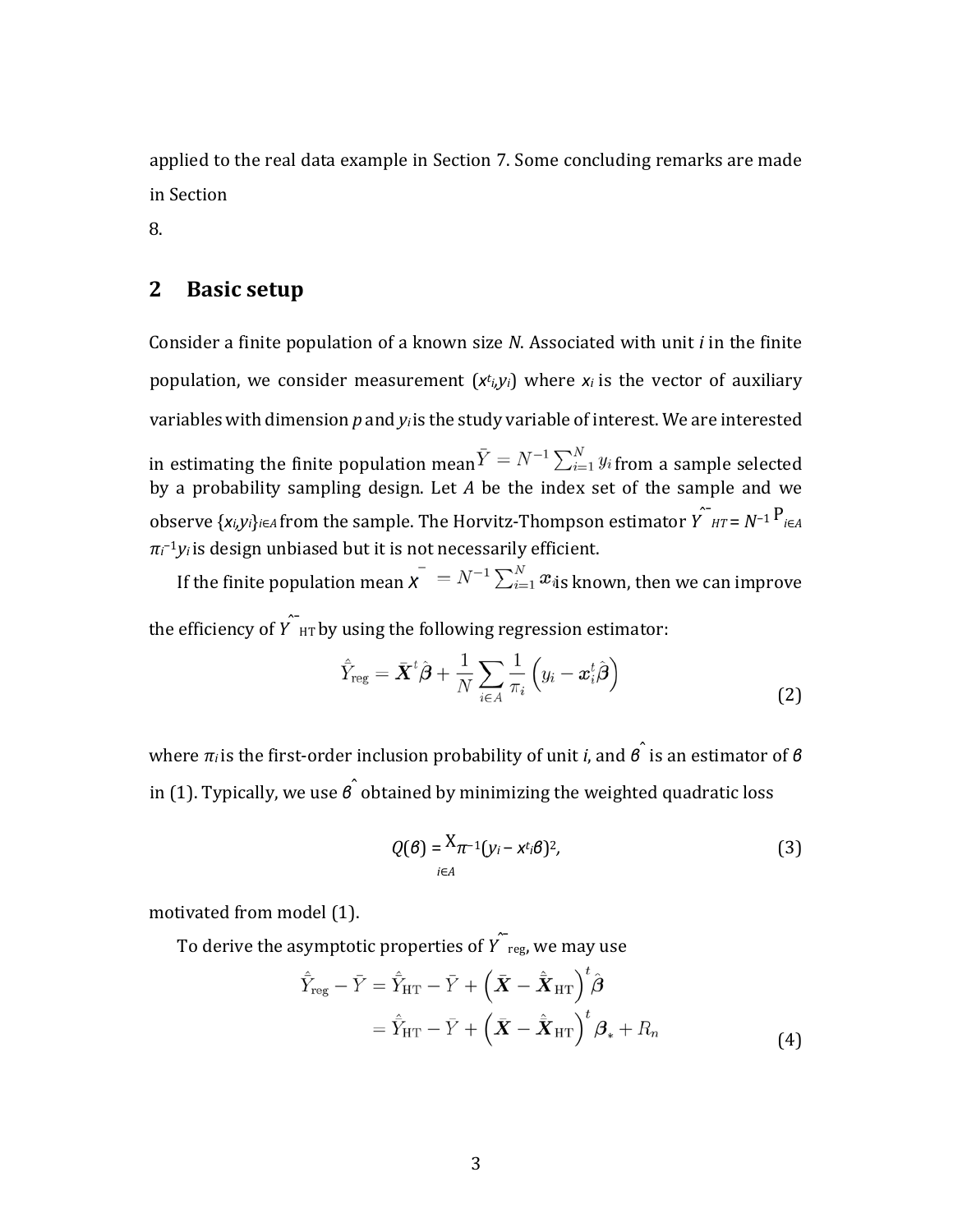$x^$ <sup>−</sup>  $_H$ <sup> $= N$ </sup>−1  $P$ *i*∈*A*  $π$ *i*−1*xi* and

$$
R_n = \left(\bar{\boldsymbol{X}} - \hat{\bar{\boldsymbol{X}}}_{\text{HT}}\right)^t \left(\hat{\boldsymbol{\beta}} - \boldsymbol{\beta}_*\right)
$$

for any *β*∗. If we choose *β*∗ = plim*n*→∞ *β*ˆ and the dimension *<sup>p</sup>* is fixed in the asymptotic setup, then we can obtain  $R_n = O_p(n^{-1})$  and safely use the main terms of (4) to describe the asymptotic behavior of *Y*<sup> $\sim$ </sup><sup> $\sim$ </sup><sub>reg</sub>. To emphasize its dependence on *β*<sup> $\sim$ </sup> in the regression estimator, we can write  $\hat{Y}_\text{reg} = \hat{Y}_\text{reg}(\hat{\theta})$ . Roughly speaking, we can obtain

$$
\sqrt{n_m} Y^{\prime\prime} \quad (\mathcal{B}^{\prime}) - Y^{\prime\prime} \text{reg}(\mathcal{B}_*) o = O_p(n-1/2p) \tag{5}
$$

and, if  $p = o(n^{1/2})$  then we can safely ignore the effect of estimating  $\theta_*$  in the regression estimator. See Appendix A for a sketch proof of (5).

If, on the other hand, the dimension *p* is large, then we cannot ignore the effect of estimating *β*∗. In this case, we can consider using some variable selection idea to reduce the dimension of *X*. For variable selection, we may employ techniques of regularized estimation of regression coefficients. The regularization method can be described as finding

$$
\hat{\boldsymbol{\beta}}^{(R)} = \operatorname{argmin}_{\beta} \{ Q(\boldsymbol{\beta}) + p_{\lambda}(\boldsymbol{\beta}) \},
$$
\n(6)

where *Q*(*β*) is defined in (3) and *pλ*(*β*) is a penalty function with parameter *λ*. Some popular penalty functions are presented in Table 1. Once the solution to (6) is obtained, then the regularized regression estimator is given by

$$
\hat{Y}_{\text{reg}}(\hat{\boldsymbol{\beta}}^{(R)}) = \bar{\boldsymbol{X}}^{t}\hat{\boldsymbol{\beta}}^{(R)} + \frac{1}{N} \sum_{i \in A} \frac{1}{\pi_i} \left( y_i - \boldsymbol{x}_i^{t}\hat{\boldsymbol{\beta}}^{(R)} \right)
$$
\n(7)

Table 1: Popular penalized regression methods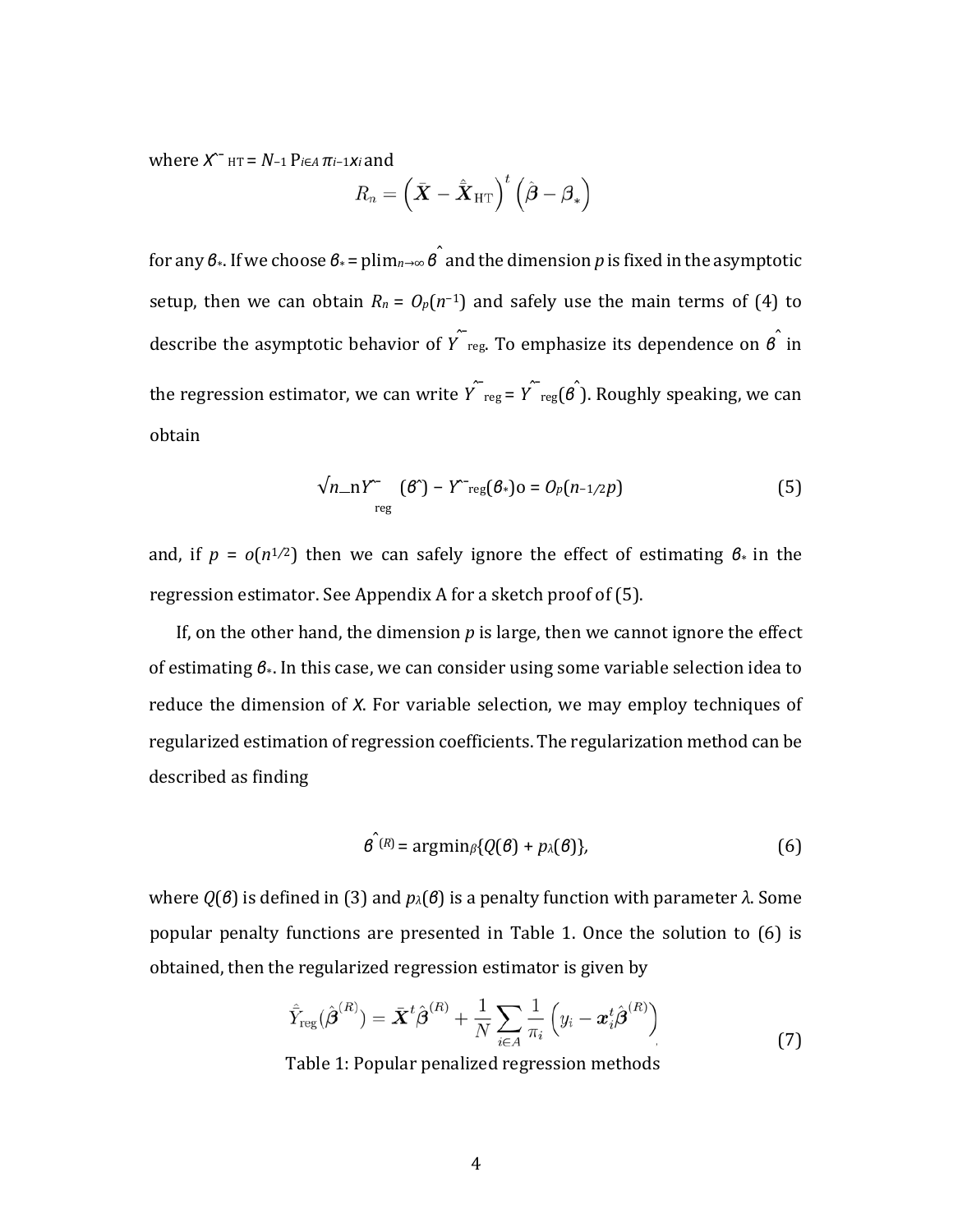| Method         | Reference                | Penalty function                                                                                                                                                                                                                              |
|----------------|--------------------------|-----------------------------------------------------------------------------------------------------------------------------------------------------------------------------------------------------------------------------------------------|
| Ridge          | Hoerl and Kennard (1970) |                                                                                                                                                                                                                                               |
| <b>LASSO</b>   | Tibshirani (1996)        |                                                                                                                                                                                                                                               |
| Adaptive LASSO | Zou (2006)               | $p_{\lambda}(\boldsymbol{\beta}) = \lambda \sum_{j=1}^{p} \beta_j^2$<br>$p_{\lambda}(\boldsymbol{\beta}) = \lambda \sum_{j=1}^{p}  \beta_j $<br>$p_{\lambda}(\boldsymbol{\beta}) = \lambda \sum_{j=1}^{p} ( \beta_j  /  \boldsymbol{\beta} )$ |
|                |                          |                                                                                                                                                                                                                                               |
|                |                          | $p_{\lambda}(\boldsymbol{\beta}) = \lambda_1 \sum_{j=1}^p  \beta_j  + \lambda_2 \sum_{j=1}^{p'} \beta_j^2$                                                                                                                                    |
| Elastic Net    | Zou and Hastie (2005)    |                                                                                                                                                                                                                                               |

Statistical inference with the regularized regression estimator in (7) is not fully investigated in the literature. For example, Chen et al. (2018) consider the regularized regression estimator using adaptive LASSO of Zou (2006), but they assume the sampling design is non-informative and the uncertainty in model selection is not fully incorporated in their inference. Generally speaking, making frequentist inference after model selection is difficult. The approximated Bayesian method we propose in this paper will capture the full uncertainty in the Bayesian framework.

# **3 Approximate Bayesian survey regression estimation**

Developing a design-based Bayesian inference under complex sampling is a challenging problem in statistics. Wang et al. (2018) propose the so-called approximate Bayesian method for design-based inference using asymptotic normality of a designconsistent estimator. Specifically, for a given parameter θ with a prior distribution *π*(*θ*), if one can find a design-consistent estimator *θ*ˆ of *θ*, then the approximate posterior distribution of  $\theta$  is given by

$$
p(\theta \mid \hat{\theta}) = \frac{f(\hat{\theta} \mid \theta)\pi(\theta)}{\int f(\hat{\theta} \mid \theta)\pi(\theta)\mathrm{d}\theta},\tag{8}
$$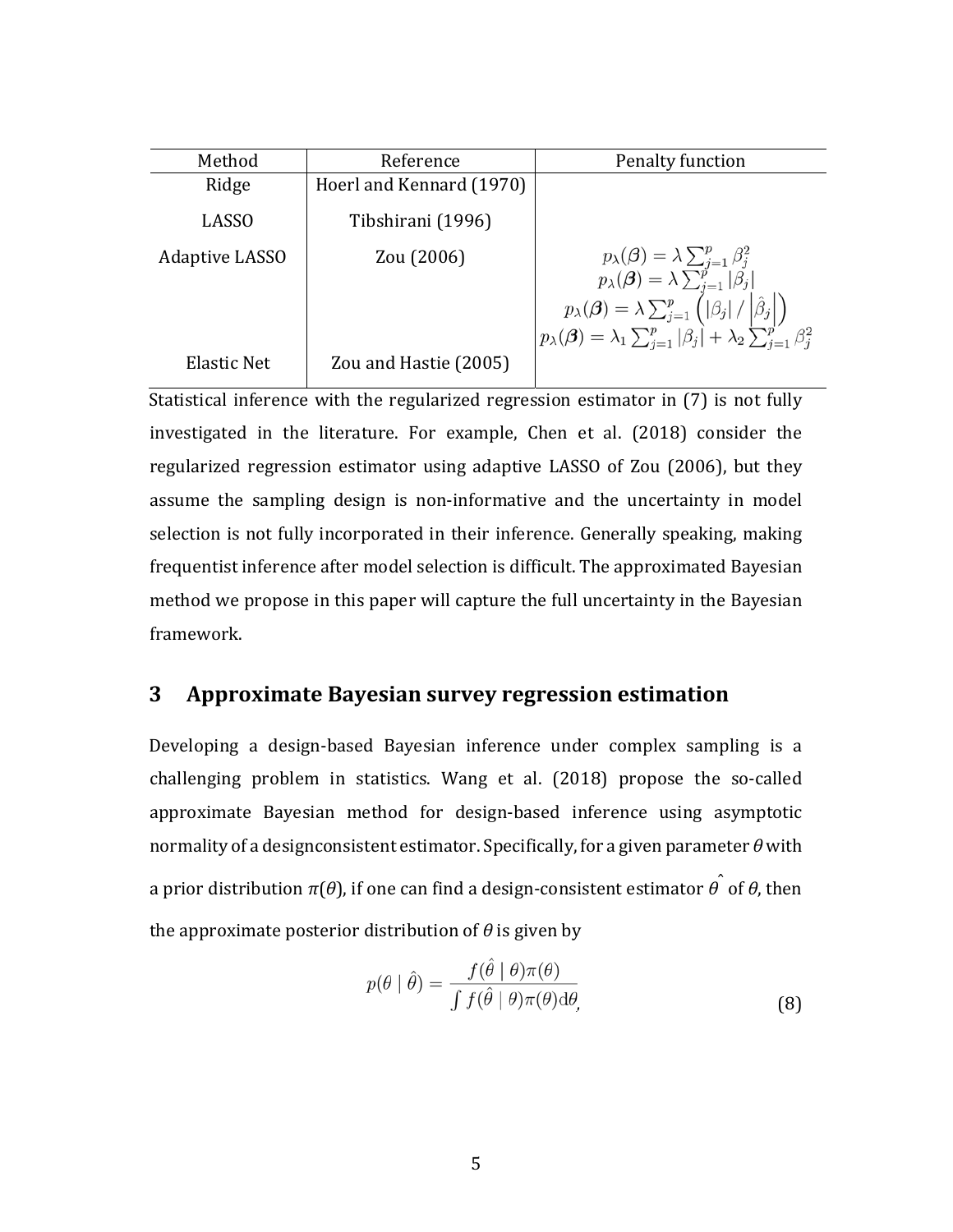where *f*(*θ*ˆ | *θ*) is the sampling distribution of *θ*ˆ , which is often approximated by a normal distribution.

Drawing on this idea, one can develop an approximate Bayesian approach to capture the full uncertainty in the regression estimator. Let

$$
\hat{\boldsymbol{\beta}} = \left(\sum_{i \in A} \pi_i^{-1} \boldsymbol{x}_i \boldsymbol{x}_i^t\right)^{-1} \sum_{i \in A} \pi_i^{-1} \boldsymbol{x}_i y_i
$$

be the design-consistent estimator of *β* and  $\hat{V}$  *β* be the corresponding asymptotic variance-covariance matrix of *β*<sup>ˆ</sup> , given by

$$
\hat{\mathbf{v}}^{\beta} = \left(\sum_{i \in A} \pi_i^{-1} \mathbf{x}_i \mathbf{x}_i^t \right)^{-1} \left(\sum_{i \in A} \sum_{j \in A} \frac{\Delta_{ij}}{\pi_{ij}} \frac{\hat{e}_i \mathbf{x}_i}{\pi_i} \frac{\hat{e}_j \mathbf{x}_j^t}{\pi_j} \right) \left(\sum_{i \in A} \pi_i^{-1} \mathbf{x}_i \mathbf{x}_i^t \right)^{-1}, \quad (9)
$$

 $x^2 + y^2 = y^2 - x^2 + y^2 = 0$  *k*<sup>2</sup>  $\hat{A}$  *k*<sub>*j*</sub> = *π*<sub>*ij*</sub> − *π*<sub>i</sub> $\pi$ <sub>*j*</sub> and *π*<sub>*i*j</sub> is the joint inclusion probability of unit *i* and *j*. Under some regularity conditions, as discussed in Chapter 2 of Fuller (2009), we can establish

$$
\hat{\boldsymbol{V}^{\beta}}^{1/2} \left( \hat{\boldsymbol{\beta}} - \boldsymbol{\beta} \right) \mid \boldsymbol{\beta} \stackrel{\mathcal{L}}{\longrightarrow} N(0, I_1)
$$
 (10)

as  $n \rightarrow \infty$ , where

$$
\boldsymbol{\beta} = \left(\sum_{i=1}^N \boldsymbol{x}_i \boldsymbol{x}_i^t\right)^{-1} \sum_{i=1}^N \boldsymbol{x}_i y_i
$$

Thus, using (8) and (10), we can obtain the approximate posterior distribution of *β* as

$$
p(\boldsymbol{\beta}|\hat{\boldsymbol{\beta}}) = \frac{\phi_p(\hat{\boldsymbol{\beta}}; \boldsymbol{\beta}, \hat{\boldsymbol{V}}_{\boldsymbol{\beta}})\pi(\boldsymbol{\beta})}{\int \phi_p(\hat{\boldsymbol{\beta}}; \boldsymbol{\beta}, \hat{\boldsymbol{V}}_{\boldsymbol{\beta}})\pi(\boldsymbol{\beta})\mathrm{d}\boldsymbol{\beta}},\tag{11}
$$

where *φ<sup>p</sup>* denotes a *p*-dimensional multivariate normal density and *π*(*β*) is a prior distribution for *β*.

Now, we wish to find the posterior distribution of *Y*¯ for a given *β*. First, define

$$
\hat{\bar{Y}}_{\text{reg}}(\boldsymbol{\beta}) = \bar{\boldsymbol{X}}^{t} \boldsymbol{\beta} + \frac{1}{N} \sum_{i \in A} \frac{1}{\pi_i} \left( y_i - \boldsymbol{x}_i^{t} \boldsymbol{\beta} \right)
$$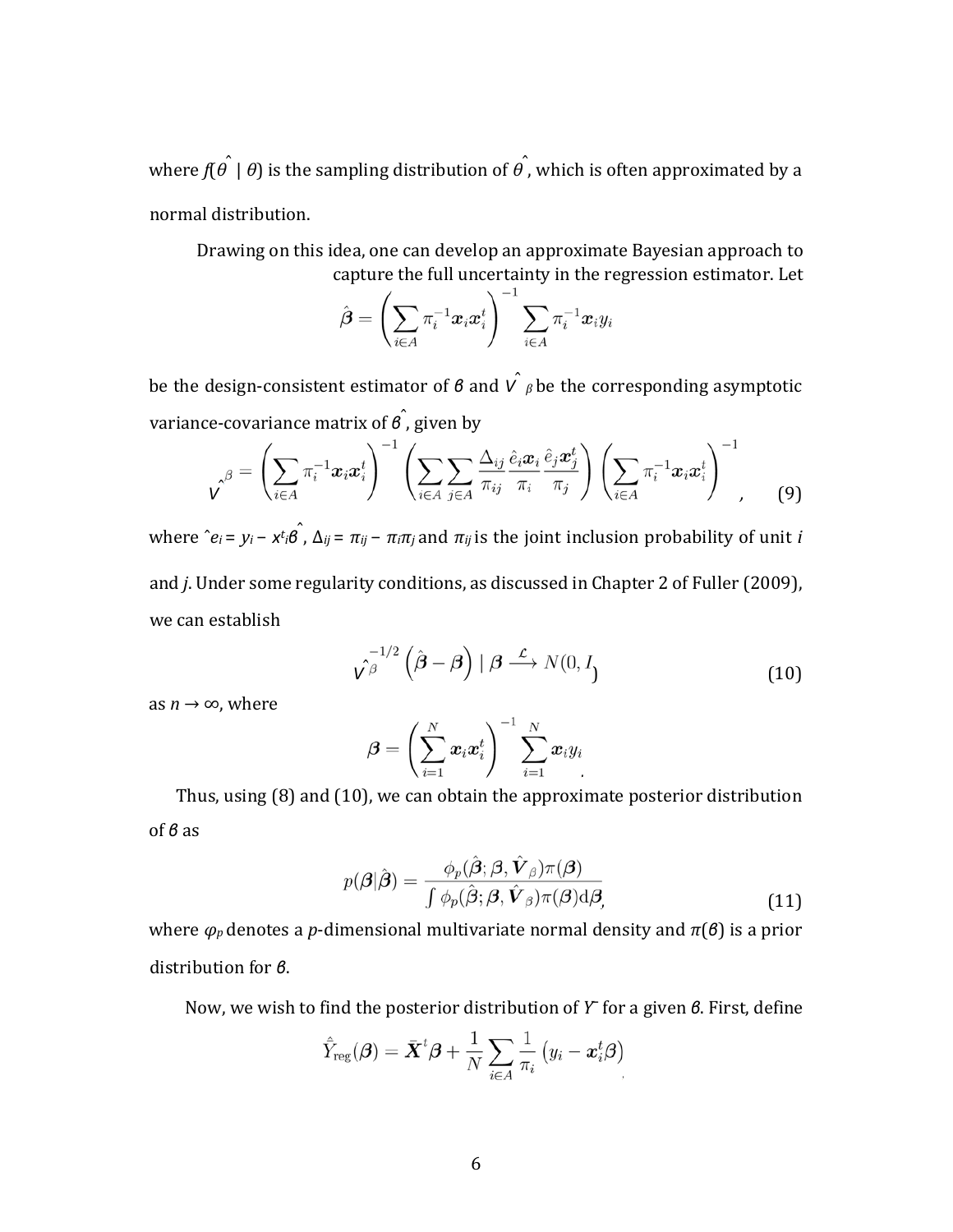Note that *Y*ˆ¯reg(*β*) is a design unbiased estimator of *Y*¯ , regardless of *β*. Under some regularity conditions, we can show that  $\hat{Y}_{\text{reg}}(\theta)$  follows a normal distribution asymptotically. Thus, we obtain

$$
\frac{\hat{\bar{Y}}_{\text{reg}}(\boldsymbol{\beta}) - \bar{Y}}{\sqrt{\hat{V}_e(\boldsymbol{\beta})}} \mid \bar{Y}, \boldsymbol{\beta} \stackrel{\mathcal{L}}{\longrightarrow} N(0, 1)
$$
\n(12)

where

$$
\hat{V}_e(\boldsymbol{\beta}) = \frac{1}{N^2} \sum_{i \in A} \sum_{j \in A} \frac{\Delta_{ij}}{\pi_{ij}} \frac{1}{\pi_i} \frac{1}{\pi_j} (y_i - \boldsymbol{x}_i^t \boldsymbol{\beta}) (y_j - \boldsymbol{x}_j^t \boldsymbol{\beta})
$$
\n(13)

is a design consistent variance estimator of  $\hat{Y}_{req}(\theta)$  for given  $\theta$ . We then use  $\varphi(Y^{\texttt{`}}_{\text{reg}}(\boldsymbol{\beta});Y,\texttt{`}\nu^{\texttt{`}}_{e}(\boldsymbol{\beta}))$  as the density for the approximate sampling distribution of *Y* $\int$ <sub>reg</sub>(*β*) in (12), where  $\varphi(\cdot;\mu,\sigma^2)$  is the normal density function with mean *μ* and variance *σ*2. Thus, the approximate posterior distribution of *Y*¯ given *<sup>β</sup>* can be defined as

$$
p(Y|Y^{T_{reg}}(\boldsymbol{\beta}),\boldsymbol{\beta}) \propto \varphi(Y^{T_{reg}}(\boldsymbol{\beta});Y, V^{T_{e}}(\boldsymbol{\beta}))\pi(Y|\boldsymbol{\beta}), \qquad (14)
$$

where *π*(*Y*¯) is a conditional prior distribution of *Y*¯ given *β*. Without extra assumptions, we can use a flat prior distribution for  $\pi(Y | \theta)$ . See Remark 1 below.

Therefore, combining (11) and (14), the approximate posterior distribution of *Y*¯ can be obtained as

$$
p(\bar{Y}|\hat{Y}_{\text{reg}}(\hat{\boldsymbol{\beta}}),\hat{\boldsymbol{\beta}}) = \frac{\int \phi(\hat{Y}_{\text{reg}}(\boldsymbol{\beta});\bar{Y},\hat{V}_{e}(\boldsymbol{\beta}))\phi_{p}(\hat{\boldsymbol{\beta}};\boldsymbol{\beta},\hat{\boldsymbol{V}}_{\boldsymbol{\beta}})\pi(\boldsymbol{\beta})\pi(\bar{Y} \mid \boldsymbol{\beta})\mathrm{d}\boldsymbol{\beta}}{\int\int \phi(\hat{Y}_{\text{reg}}(\boldsymbol{\beta});\bar{Y},\hat{V}_{e}(\boldsymbol{\beta}))\phi_{p}(\hat{\boldsymbol{\beta}};\boldsymbol{\beta},\hat{\boldsymbol{V}}_{\boldsymbol{\beta}})\pi(\boldsymbol{\beta})\pi(\bar{Y} \mid \boldsymbol{\beta})\mathrm{d}\boldsymbol{\beta}\mathrm{d}\bar{Y}}.
$$
(15)

Generating posterior samples from (15) can be easily carried out via the following two steps:

1. Generate posterior sample *β*∗ of *β* from (11).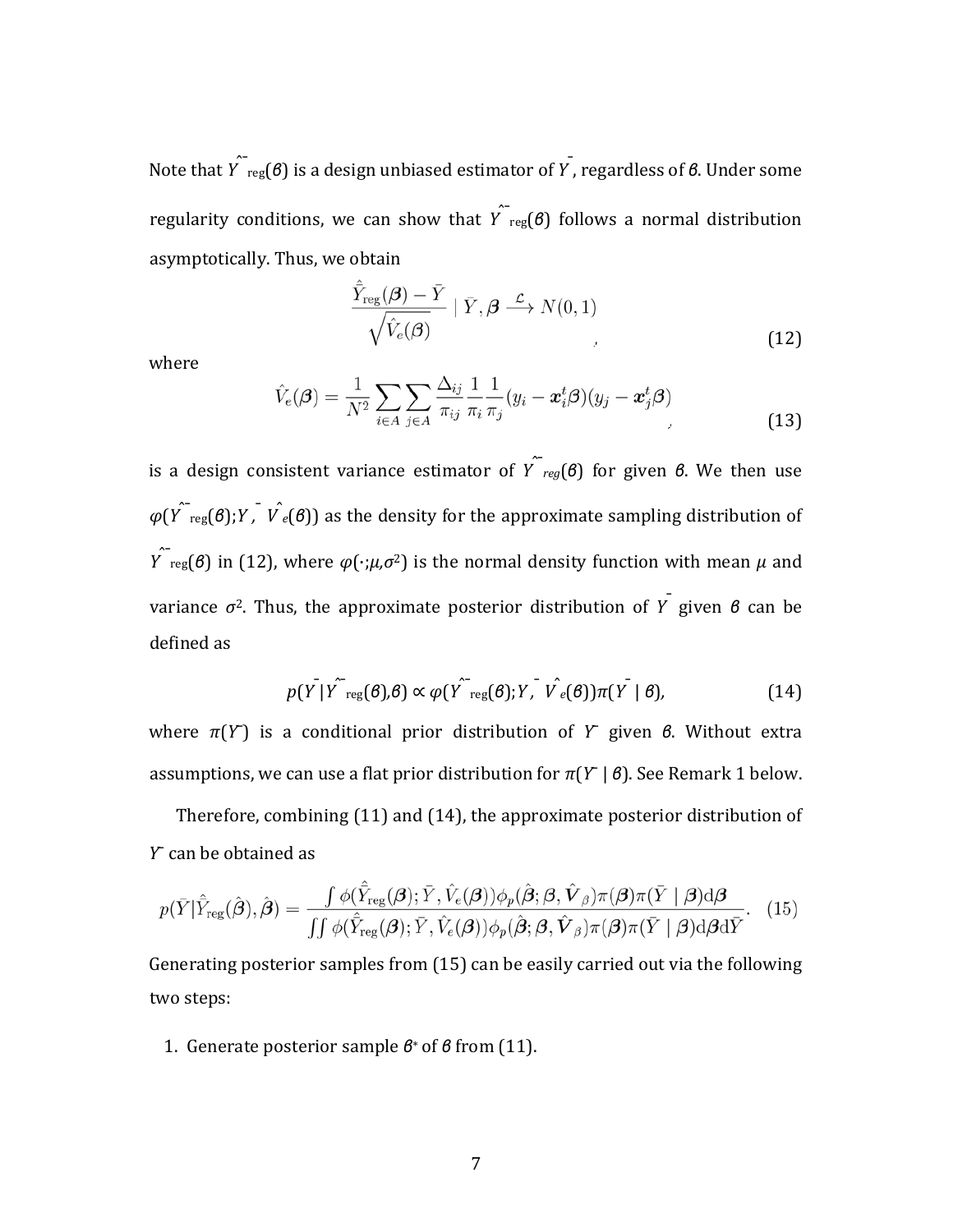#### 2. Generate posterior sample of *Y*¯ from the conditional posterior (14) given *β*∗.

Based on the approximate posterior samples of  $Y$ , we can compute posterior mean as a point estimator as well as credible intervals for uncertainty quantification for *Y*¯ including the variability in estimating *β*.

**Remark 1.** If an intercept term is included in  $x_i$ , that is,  $a^i x_i = 1$ ,  $\forall i \in \{1, \dots, N\}$ , for *some* **a***, then we have Y*¯ = **X**¯ *<sup>t</sup> β and the parameter Y*¯ *is completely determined from β. In this case, the posterior distribution in (15) reduces to*

Z  

$$
p(Y|Y^{\top}_{reg}(\hat{\theta}),\hat{\theta}) = p(\hat{\theta} | \hat{\theta})\pi(Y|\hat{\theta})d\theta,
$$

*where <sup>p</sup>*(*β* | *β*<sup>ˆ</sup> ) *is defined in (11) and π*(*Y*¯ | *β*) *is a degenerating distribution at Y*¯ = **X**¯ *tβ.*

The following theorem presents an asymptotic property of the proposed approximate Bayesian method.

**Theorem 1.** *Under the regularity conditions described in the Appendix, conditional on the full sample data,*

$$
\sup_{\bar{Y}\in\Theta_{Y}}\left|p(\bar{Y}|\hat{\bar{Y}}_{\text{reg}}(\hat{\boldsymbol{\beta}}),\hat{\boldsymbol{\beta}})-\phi(\bar{Y};\hat{\bar{Y}}_{\text{reg}},\hat{V}_{e})\right|\to 0
$$
\n(16)

as  $n\to\infty$  in probability, where  $\Theta$ y is the feasible set for  $\bar{Y}$  and  $p(\bar{Y|Y}^{\frown}_{reg}(\hat{\theta^{\frown}})$ ,  $\hat{\theta^{\frown}}$  is *given in (15).*

Theorem 1 is a special case of the Bernstein-von Mises theorem (van der Vaart, 2000, Section 10.2) in survey regression estimation, and its proof is given in the Appendix. According to Theorem 1, the credible interval for *Y*¯ constructed from the approximated posterior distribution (15) is asymptotically equivalent to the frequentist confidence interval based on the asymptotic normality of the common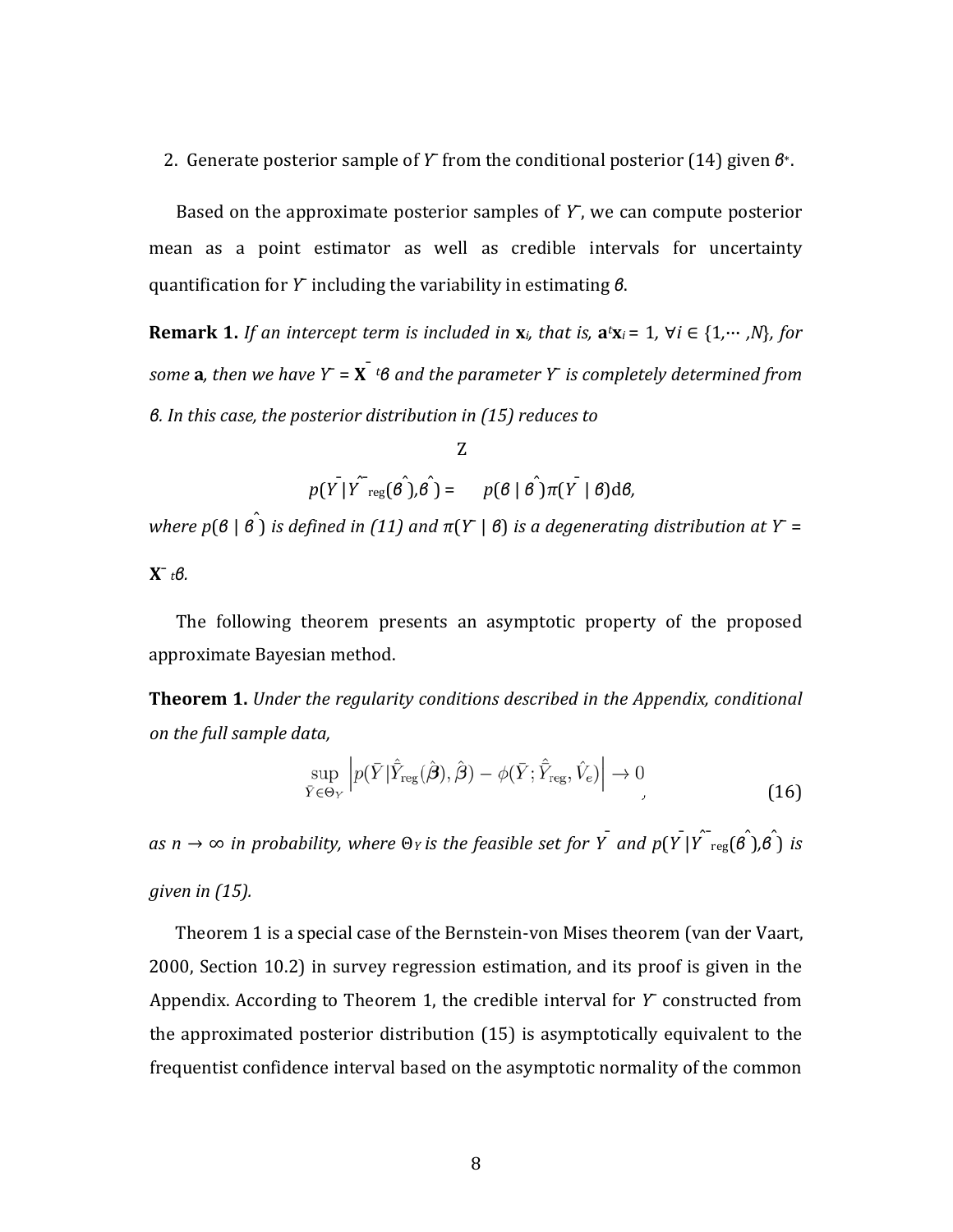survey regression estimator. Therefore, the frequentist survey regression estimator can be formally interpreted by the Bayesian inference. The consistency of the Bayesian point estimator (e.g. posterior mean) follows directly from (16) since  $V^{\circ}(e) \to 0$  in probability as  $n \to \infty$ .

## **4 Approximate Bayesian method with shrinkage priors**

We now consider the case when there are many auxiliary variables in applying regression estimation. When *p* is large, it is important to select suitable auxiliary variables that are associated with the response variable to present irrelevant covariates from rendering the resulting estimator inefficient. To this end, we assume that the regression model in (1) contains an intercept term. That is,

$$
E(y_i \mid x_i) = \beta_0 + x^t \cdot \beta_1, \tag{17}
$$

where  $\beta_0$  is an intercept term.

To deal with the problem in the Bayesian way, we may define the approximate posterior distribution of *Y* given both  $\beta_0$  and  $\beta_1$  as similar to (15). That is, we use the asymptotic distribution of the estimators *β*ˆ 0 and *β*<sup>ˆ</sup> 1 of *β*0 and *β*1, respectively, and assign a shrinkage prior for *β*1 and flat prior for *β*0. Let *πλ*(*β*1) be the shrinkage prior for *β*1 with a structural parameter *λ* which might be multivariate.

Among the several choices of shrinkage priors, we specifically consider two priors for *β*1: Laplace (Park and Casella, 2008) and horseshoe (Carvalho et al., 2009, 2010). The Laplace prior is given by  $\pi_λ(β_1) \propto \exp(-λ^{P_p}k_1|β_k|)$ , which is related to Lasso regression (Tibshirani, 1996), so that the proposed approximated Bayesian method can be seen as the Bayesian version of a survey regression estimator with Lasso (McConville et al., 2017). The horseshoe prior is a more advanced shrinkage prior with the form: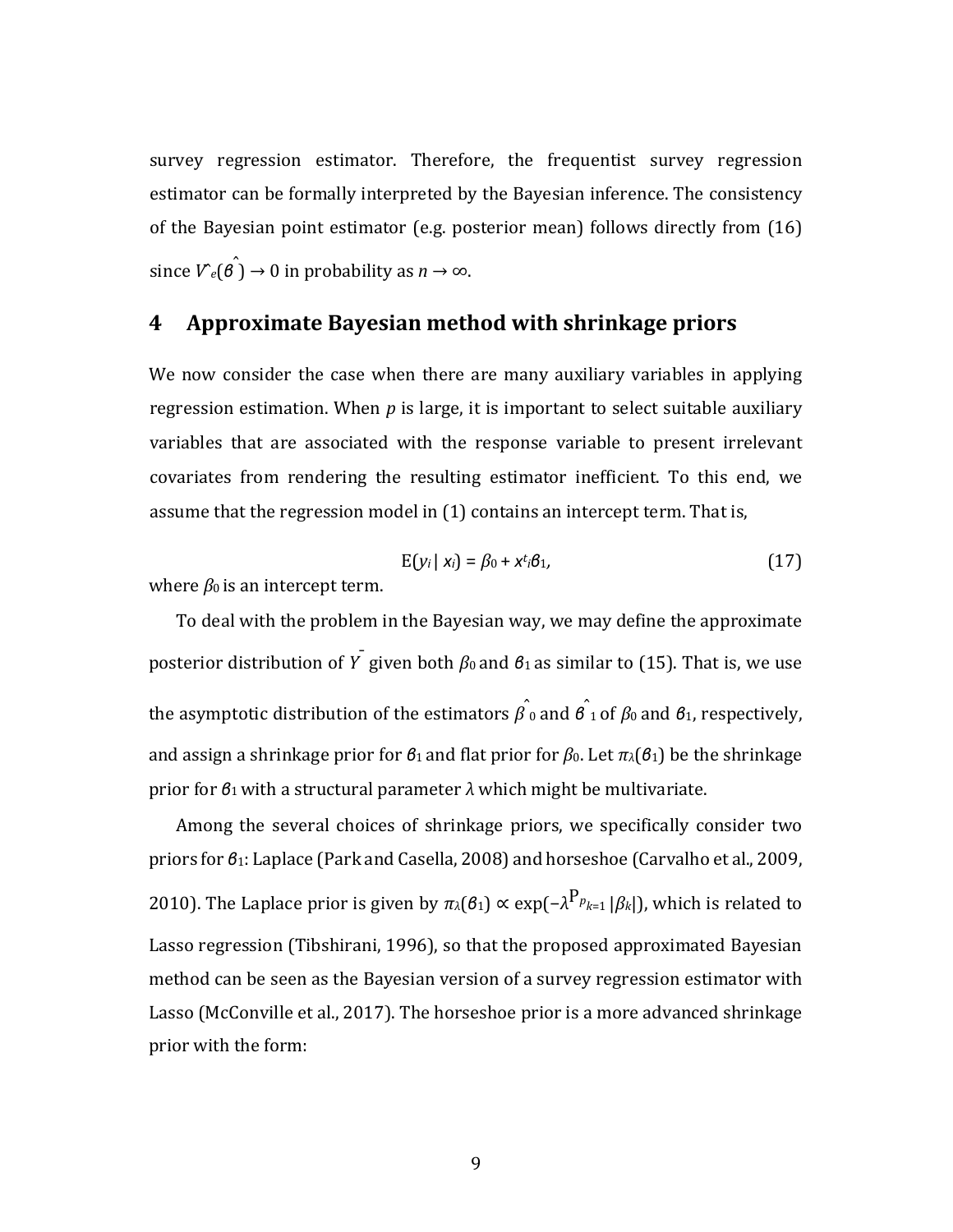$$
\pi_{\lambda}(\beta_1) = \prod_{k=1}^{p} \int_0^{\infty} \phi(\beta_k; 0, \lambda^2 u_k^2) \frac{2}{\pi (1 + u_k^2)} du_k
$$
\n(18)

where *φ*(·;*a,b*) denotes the normal density function with mean *a* and variance *b*. It is known that the horseshoe prior enjoys more severe shrinkage for the zero elements of *β*1 than the Laplace prior, thus allowing strong signals to remain large (Carvalho et al., 2009).

Let  $V$   $_{\beta}$  be the asymptotic variance-covariance matrix of  $(\hat{\beta \,} _0, \hat{\theta \,} _t)$ . Then, under the flat prior for  $\beta_0$ , the approximate posterior distribution of  $\boldsymbol{\beta} = (\beta_0, \boldsymbol{\beta}_1^t)$  can be defined as

$$
p_{\lambda}(\beta_0, \beta_1 | \hat{\beta}_0, \hat{\beta}_1) = \frac{\phi((\hat{\beta}_0, \hat{\beta}_1^t); (\beta_0, \beta_1), \hat{\mathbf{V}}_{\beta})\pi_{\lambda}(\beta_1)}{\iint \phi((\hat{\beta}_0, \hat{\beta}_1^t); (\beta_0, \beta_1), \hat{\mathbf{V}}_{\beta})\pi_{\lambda}(\beta_1) d\beta_0 d\beta_1} \tag{19}
$$

The marginal posterior of *β*1 is given by

$$
p_{\lambda}(\boldsymbol{\beta}_1|\hat{\boldsymbol{\beta}}_1) = \frac{\phi(\hat{\boldsymbol{\beta}}_1; \boldsymbol{\beta}_1, \hat{V}_{\beta 11})\pi_{\lambda}(\boldsymbol{\beta}_1)}{\int \phi(\hat{\boldsymbol{\beta}}_1; \boldsymbol{\beta}_1, \hat{V}_{\beta 11})\pi_{\lambda}(\boldsymbol{\beta}_1)d\boldsymbol{\beta}_1}
$$
(20)

where  $\hat{V}_{\beta 11}$  is the asymptotic variance-covariance matrix of  $\hat{\bf g}_{1}$ , which is a submatrix of  $\hat{V}$   $\hat{\beta}$ . Under both shrinkage priors, we can derive efficient algorithms for doing posterior computations of *β*1 as well as *Y*¯. The details are provided in the Appendix. On the other hand, the conditional posterior of *β*0 given *β*1 is the normal distribution with mean  $\hat{\beta}_0 + \hat{V}_{\beta 01} \hat{V}_{\beta 11}^{-1} (\hat{\beta}_1 - \beta_1)$  and variance  $\hat{V}_{\beta 00} - \hat{V}_{\beta 01} \hat{V}_{\beta 11}^{-1} \hat{V}_{\beta 10}$ where

$$
\mathbf{v}^{\beta} = \begin{pmatrix} \hat{V}_{\beta 00} & \hat{V}_{\beta 01} \\ \hat{V}_{\beta 10} & \hat{V}_{\beta 11} \end{pmatrix}
$$

Thus, we can generate posterior samples of *β*0 and *β*1 from (19) via Markov Chain Monte Carlo in which we iteratively sample from the marginal posterior distribution of *β*1 and conditional posterior distribution of *β*0 given *β*1. Once *β* are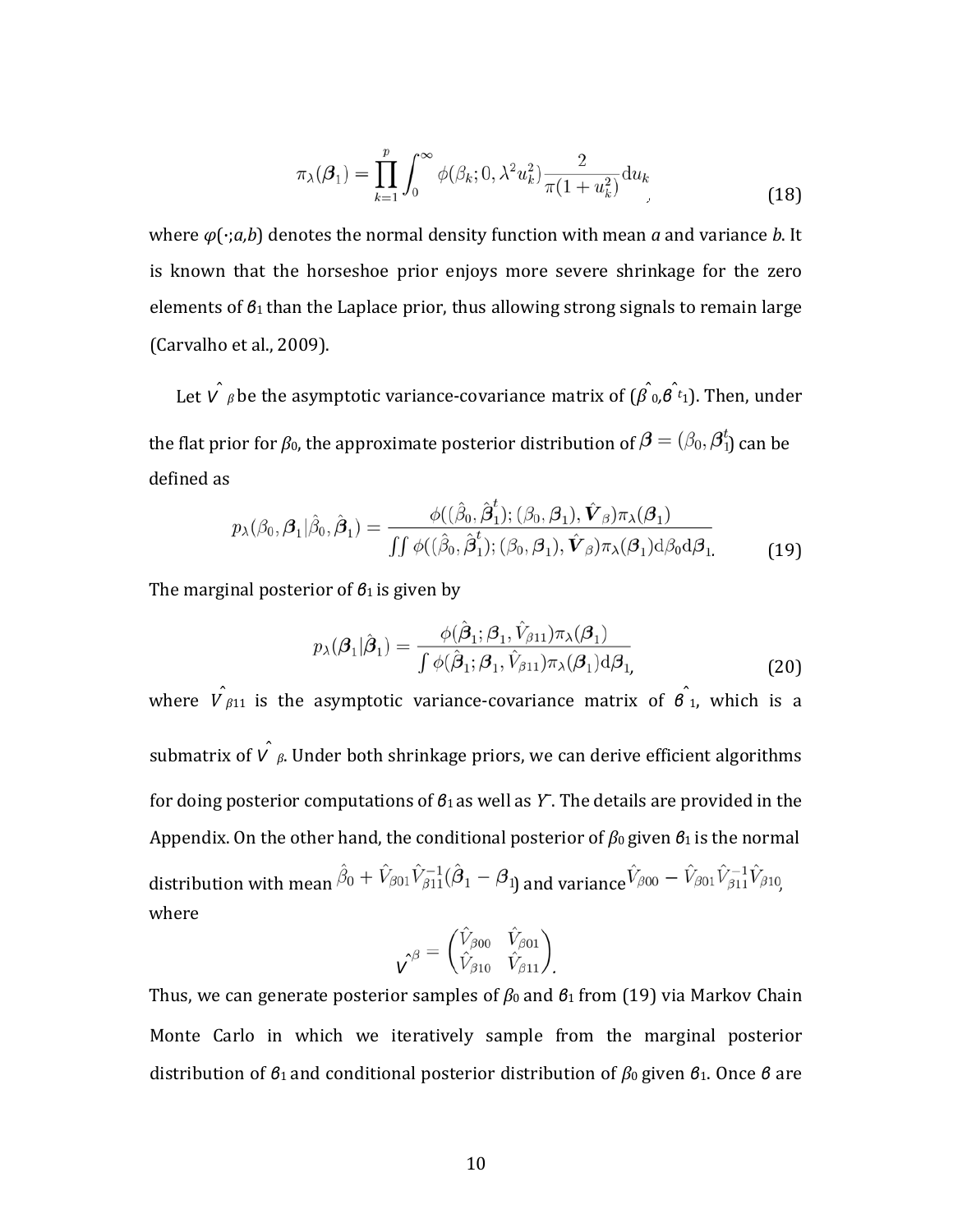sampled from  $(19)$ , we can use  $(14)$  to obtain the posterior distribution of Y for a given *β*. Therefore, the approximate posterior distribution of *Y*¯ can be obtained as

$$
p_{\lambda}(\bar{Y}|\bar{Y}_{reg}(\hat{\boldsymbol{\beta}}),\hat{\boldsymbol{\beta}})
$$
  
= 
$$
\frac{\int \phi(\hat{\bar{Y}}_{reg}(\boldsymbol{\beta});\bar{Y},\hat{V}_{e}(\boldsymbol{\beta}))\phi((\hat{\beta}_{0},\hat{\boldsymbol{\beta}}_{1}^{t});(\beta_{0},\boldsymbol{\beta}_{1}),\hat{\boldsymbol{V}}_{\beta})\pi_{\lambda}(\boldsymbol{\beta}_{1})\pi(\bar{Y}|\boldsymbol{\beta})d\boldsymbol{\beta}_{1}}{\int \int \phi(\hat{\bar{Y}}_{reg}(\boldsymbol{\beta});\bar{Y},\hat{V}_{e}(\boldsymbol{\beta}))\phi((\hat{\beta}_{0},\hat{\boldsymbol{\beta}}_{1}^{t});(\beta_{0},\boldsymbol{\beta}_{1}),\hat{\boldsymbol{V}}_{\beta})\pi_{\lambda}(\boldsymbol{\beta}_{1})\pi(\bar{Y}|\boldsymbol{\beta})d\boldsymbol{\beta}_{1}d\bar{Y}}
$$
(21)

where  $\hat{\boldsymbol{\beta}} = (\hat{\beta}_0, \hat{\beta}_1^t)^t$ . Generating posterior samples from (21) can be easily carried out via the following two steps:

- 1. For a given *λ*, generate posterior sample *β*∗ of *β* from (19).
- 2. Generate posterior sample of *Y*¯ from the conditional posterior (14) given *β*∗.

**Remark 2.** Let 
$$
\hat{\beta}_0^{(R)}
$$
 and  $\hat{\beta}_1^{(R)}$  be the estimator of  $\beta_0$  and  $\beta_1$  defined as  
\n
$$
(\hat{\beta}_0^{(R)}, \hat{\beta}_1^{(R)}) = \operatorname{argmin} \begin{Bmatrix} \sum_{i \in A} \frac{1}{\pi_i} (y_i - \beta_0 - x_i^t \beta_1)^2 + P_{\lambda}(\beta_1) \\ \vdots \end{Bmatrix}
$$
\n(22)

*where* P(*β*1) = −2log*πλ*(*β*1) *is the penalty (regularization) term for β*1 *induced from prior πλ*(*β*1)*. For example, the Laplace prior for πλ*(*β*1) *leads to the penalty*

*term*  $P(\beta_1) = 2\lambda \sum_{k=1}^p |\beta_k|$  in which  $\hat{\beta}_1^{(R)}$  corresponds to the regularized estimator of *<sup>β</sup>*1 *used in McConville et al. (2017). Since the exponential of* <sup>−</sup>P*i*∈*<sup>A</sup> <sup>π</sup><sup>i</sup>* −1(*yi* −  $\beta_0$  −*x*t<sub>i</sub> $\beta_1$ )<sup>2</sup> is close to the approximated likelihood $\phi_p((\beta_0, \boldsymbol{\beta}_1); (\beta_0, \boldsymbol{\beta}_1^c), \boldsymbol{V}_{\beta})$  used in *the approximated Bayesian method when n is large, the mode of the approximated posterior of*  $(\beta_0, \beta_1^t)$  *would be close to the frequentist estimator* (22) *as well.* 

**Remark 3.** *By the frequent approach, λ is often called the tuning parameter and can be selected via a data‐dependent procedure such as cross validation as used in McConville et al. (2017). On the other hand, in the Bayesian approach, we assign a*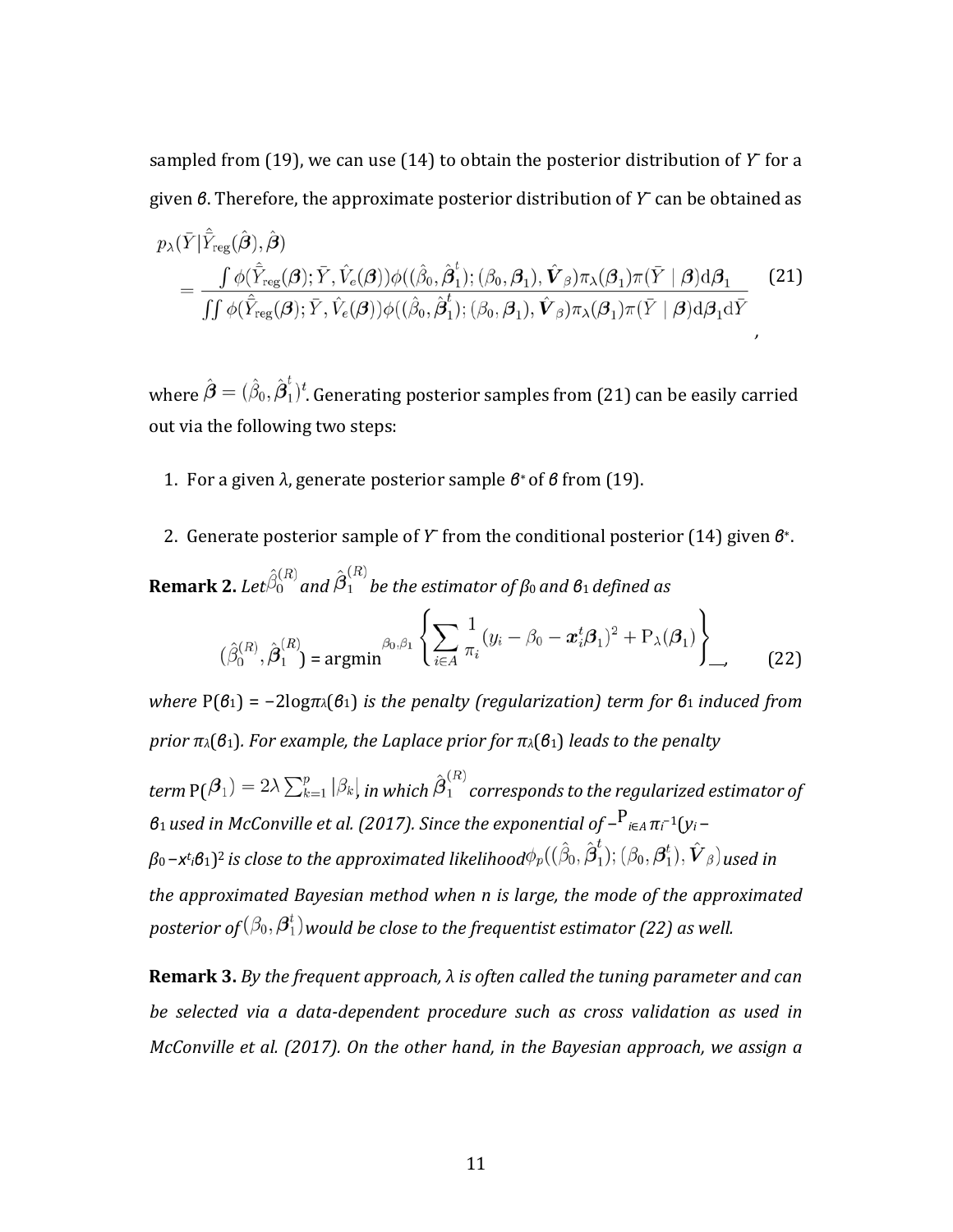*prior distribution on the hyperparameter parameter λ and consider integration with respect to the posterior distribution of λ, which means that uncertainty of the hyperparameter estimation can be taken into account. Specifically, we assign a gamma prior for λ*2 *asthe Laplace prior and a half‐Cauchy prior for λ asthe horseshoe prior (18). They both lead to familiar forms of full conditional posterior distributions of λ or λ*2*. The details are given in the Appendix.*

As in Section 3, we obtain the following asymptotic properties of the proposed approximate Bayesian method.

**Theorem 2.** *Under the regularity conditions described in the Appendix, conditional on the full sample data,*

$$
\sup_{\bar{Y}\in\Theta_Y} \left| p_\lambda(\bar{Y}|\hat{Y}_{\text{reg}}(\hat{\boldsymbol{\beta}}), \hat{\beta}_0, \hat{\boldsymbol{\beta}}_1) - \phi(\bar{Y}; \hat{Y}_{\text{reg}}(\hat{\boldsymbol{\beta}}^{(R)}), \hat{V}_e(\hat{\beta}_0^{(R)}, \hat{\boldsymbol{\beta}}_1^{(R)})) \right| \to 0
$$
\n(23)

as n  $\to$   $\infty$  in probability, where  $\Theta$ y is the feasible set for  $\tilde{Y}$  and  $p_\lambda(\tilde{Y\,|\tilde{Y}^{\frown}{\rm reg}(\hat{\theta\,}),\hat{\beta\,0,\hat{\theta\,1})$ *is given in (21).*

Theorem 2 ensures that the proposed approximate Bayesian method is asymptotically equivalent to the frequentist version in which *β*1 is estimated by the regularized method with penalty corresponding to the shrinkage prior used in the Bayesian method. Moreover, the proposed Bayesian method can be extended to cases using general non-linear regression, as demonstrated in the next section.

### **5 An Extension to non‐linear models**

The proposed Bayesian methods can be readily extended to work with non-linear regression. Some extensions of the regression estimator to nonlinear models are also considered in Wu and Sitter (2001), Breidt et al. (2005), and Montanari and Ranalli (2005).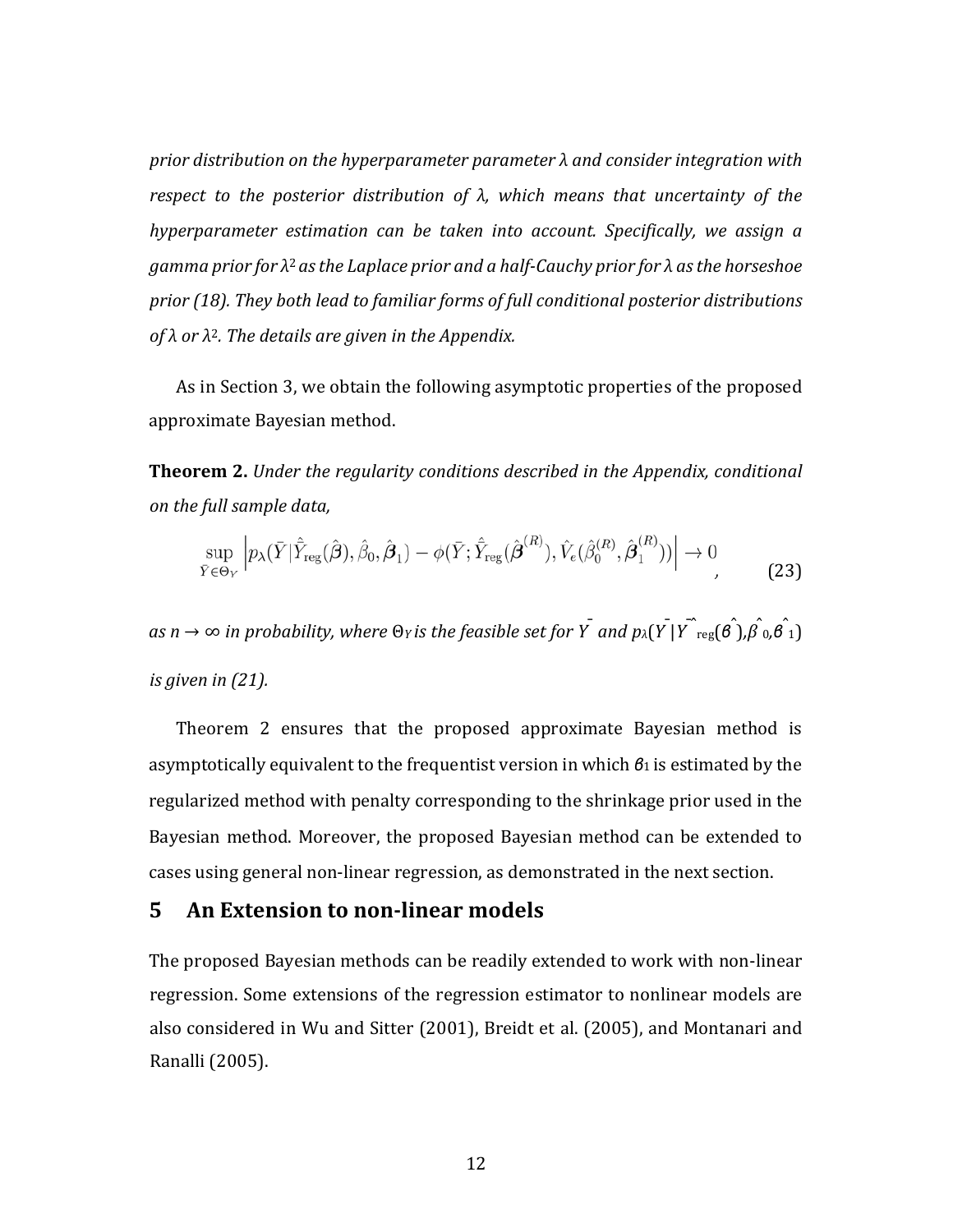We consider a general working model for  $y_i$  as  $E(y_i | x_i) = m(x_i; \theta) = m_i$  and  $Var(y_i)$ |  $x_i$ ] =  $\sigma^2 a(m_i)$  for some known functions  $m(\cdot;\cdot)$  and  $a(\cdot)$ . The modelassisted regression estimator for *Y*¯ with *β* known is then

$$
\hat{\bar{Y}}_{\text{reg,m}}(\boldsymbol{\beta}) = \frac{1}{N} \left\{ \sum_{i=1}^{N} m(\boldsymbol{x}_i; \boldsymbol{\beta}) + \sum_{i \in A} \frac{1}{\pi_i} \Big( y_i - m(\boldsymbol{x}_i; \boldsymbol{\beta}) \Big) \right\},
$$

and its design-consistent variance estimator is obtained by

$$
\hat{V}_{e,m}(\boldsymbol{\beta}) = \frac{1}{N^2} \sum_{i \in A} \sum_{j \in A} \frac{\Delta_{ij}}{\pi_{ij}} \frac{1}{\pi_i} \frac{1}{\pi_j} \{y_i - m(\boldsymbol{x}_i; \boldsymbol{\beta})\} \{y_j - m(\boldsymbol{x}_j; \boldsymbol{\beta})\}
$$

which gives the approximate conditional posterior distribution of *Y*¯ given *β*. That is, similarly to (14), we can obtain

$$
p(Y|Y^{\sim_{regm}}(\theta),\theta) \propto \varphi(Y^{\sim_{regm}}(\theta);Y,\ V_{e,m}(\theta))\pi(Y|\theta). \tag{24}
$$

To generate the posterior values of *β*, we first find a design-consistent estimator *<sup>β</sup>*ˆ of *β*. Note that a consistent estimator *β*ˆ can be obtained by solving

$$
U\hat{\mathbf{0}}(\boldsymbol{\beta})\equiv\underset{i\in A}{X}\pi_{i}^{-1}\{y_{i}-m(x_{i};\boldsymbol{\beta})\}\mathbf{h}(x_{i};\boldsymbol{\beta})=0,
$$

where **h**(*xi*;*β*) = (*∂mi/∂β*)*/a*(*mi*). For example, for binary *yi*, we may use a logistic model with *m*(*xi*;*β*) = exp(*x<sup>t</sup> <sup>i</sup>β*)*/*{1+exp(*x<sup>t</sup> <sup>i</sup>β*)} and Var(*yi*) = *mi*(1−*mi*), which leads to  $h(x_i;\theta) = x_i$ .

Under some regularity conditions, we can establish the asymptotic normality of *β*ˆ . That is,

$$
\hat{\mathbf{V}_{\beta}}^{-1/2}(\hat{\boldsymbol{\beta}}-\boldsymbol{\beta}) \mid \boldsymbol{\beta} \stackrel{\mathcal{L}}{\longrightarrow} N(0, I)
$$

where

$$
\hat{\mathbf{v}}^{\beta} = \left\{ \sum_{i \in A} \frac{1}{\pi_i} \hat{\mathbf{h}}_i \dot{\mathbf{m}} (\boldsymbol{x}_i; \hat{\boldsymbol{\beta}})^t \right\}^{-1} \left( \sum_{i \in A} \sum_{j \in A} \frac{\Delta_{ij}}{\pi_{ij}} \frac{\hat{e}_i \hat{\mathbf{h}}_i}{\pi_i} \frac{\hat{e}_j \hat{\mathbf{h}}_j^t}{\pi_j} \right) \left\{ \sum_{i \in A} \frac{1}{\pi_i} \hat{\mathbf{h}}_i \dot{\mathbf{m}} (\boldsymbol{x}_i; \hat{\boldsymbol{\beta}})^t \right\}^{-1},
$$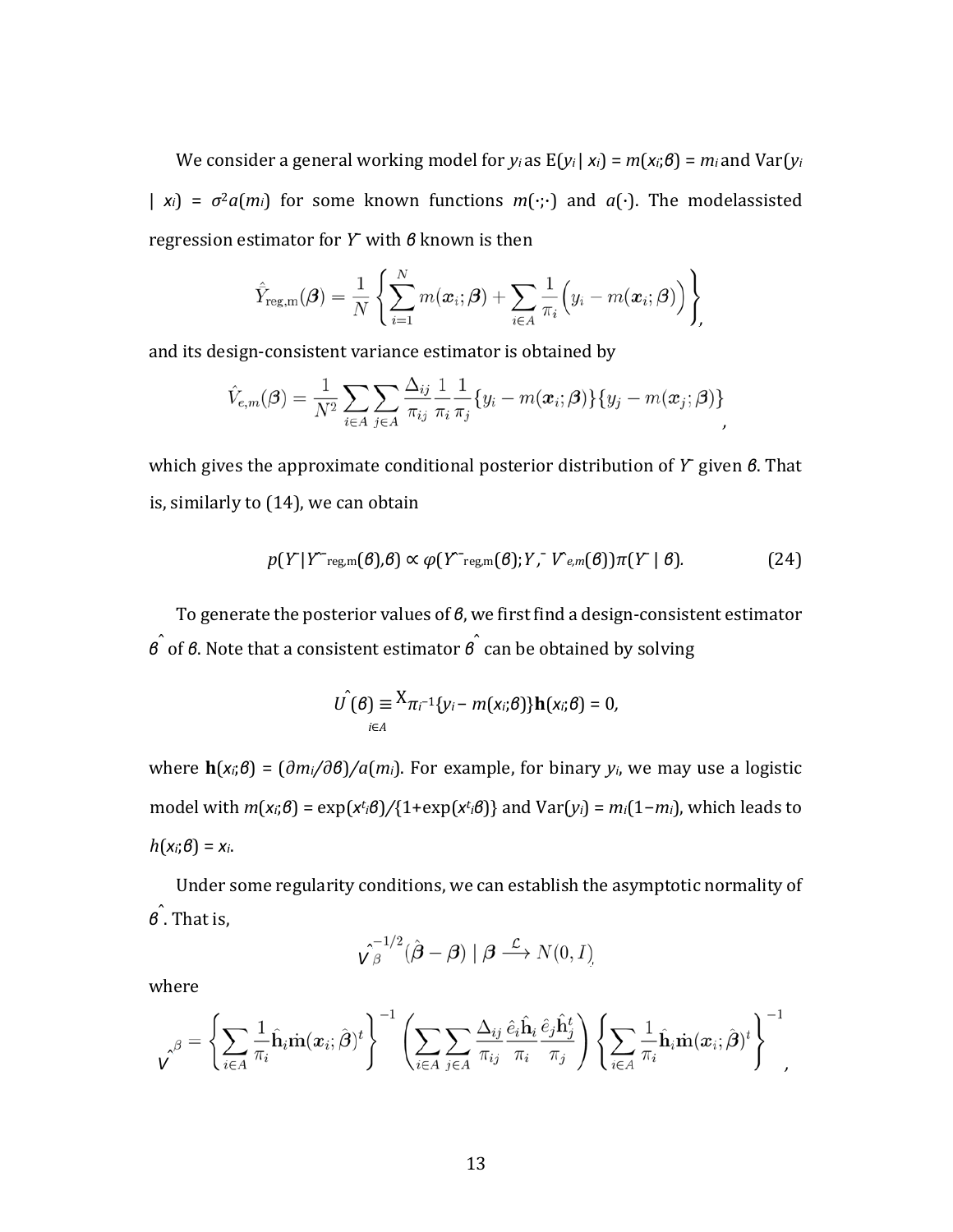with  $\hat{e}_i = y_i - m(x_i;\hat{\theta})$ ,  $\hat{\bf h}_i = {\bf h}(x_i;\hat{\theta})$ , and  $m(x;\theta) = \partial m(x;\theta)/\partial \theta$ . Note that  $m(x;\theta) =$ *mi*(1 − *mi*)*x<sup>i</sup>* under a logistic model.

Thus, the posterior distribution of *β* given *β*ˆ can be obtained by

$$
p(\theta \mid \hat{\theta}) \propto \varphi(\hat{\theta} \mid \theta, \hat{\nu \beta}) \pi(\theta). \tag{25}
$$

We can use a shrinkage prior *π*(*β*) for *β* in (25) if necessary. Once *β*∗ is generated from (25), the posterior values of *Y*¯ are generated from (24) for a given *β*∗.

This formula enables us to define the approximate posterior distribution of *β* of the form (11), so that the approximate Bayesian inference for *Y*¯ can be carried out in the same way as in the linear regression case. Note that Theorem 1 still holds under the general setup as long as the regularity conditions given in the Appendix are satisfied.

# **6 Simulation**

We investigate the performance of the proposed approximate Bayesian methods against standard frequentist methods using two limited simulation studies. In the first simulation, we consider a linear regression model for a continuous *y* variable. In the second simulation, we consider a binary *y* and apply the logistic regression model for the non-linear regression estimation.

#### *6.1 Simulation study: linear regression*

In the first simulation, we generate  $x_i = (x_{i1},...,x_{ip*})^t$ ,  $i = 1,...,N$ , from a multivariate normal distribution with mean vector  $(1,...,1)^t$  and variance-covariance matrix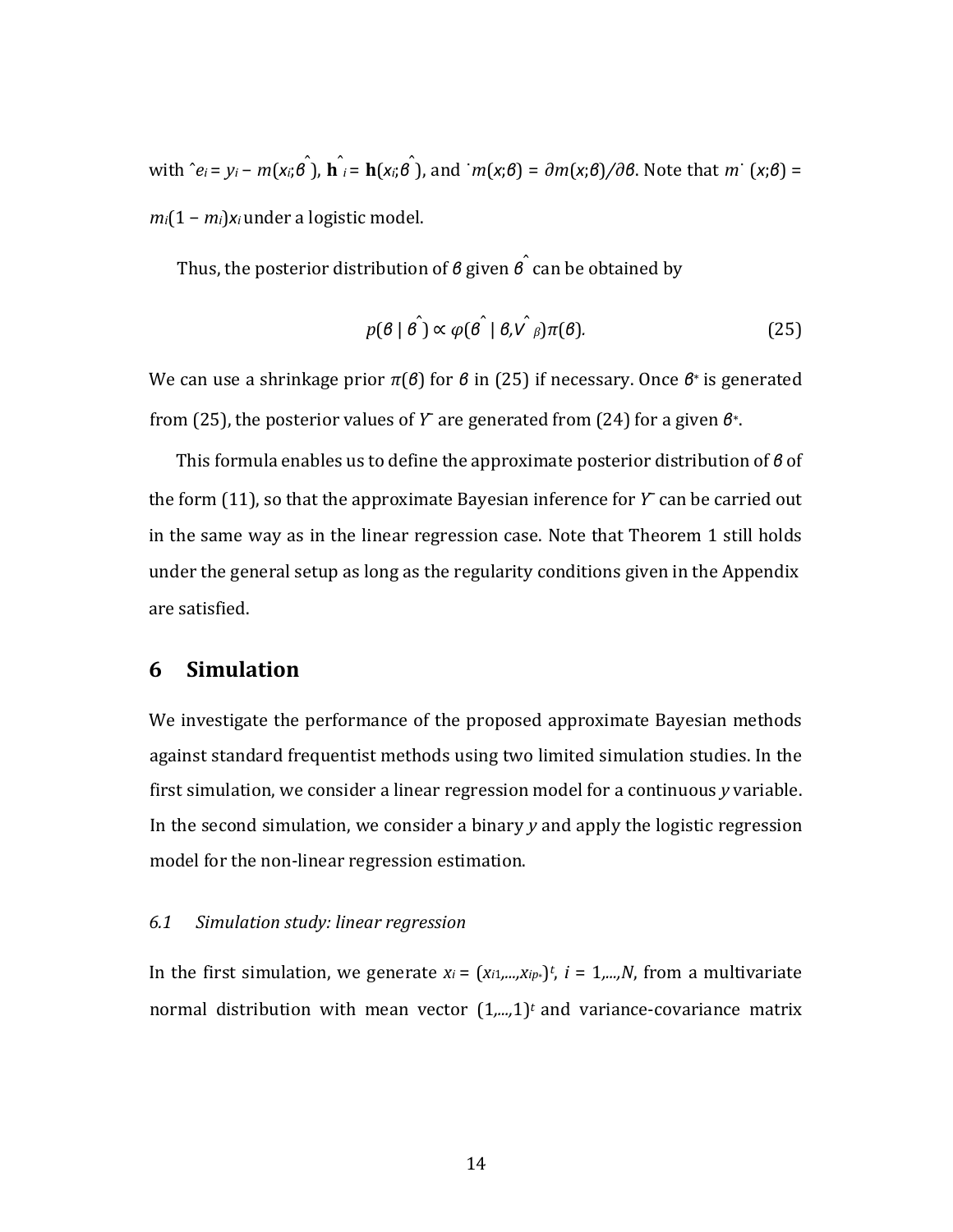2*R*(0.2), where  $p^* = 50$  and the (*i,j*)-th element of *R*( $\rho$ ) is  $\rho^{|i-j|}$ . The response variables *Yi* are generated from the following linear regression model:

$$
Y_i = \beta_0 + \beta_1 x_{i1} + \dots + \beta_{p^*} x_{ip^*} + \varepsilon_{i}, \qquad i = 1,...,N,
$$

where *N* = 10*,*000, *ε<sup>i</sup>* ∼ *N*(0*,*2), *β*1 = 1, *β*4 = −0*.*5, *β*7 = 1, *β*10 = −0*.*5 and

the other *βk*'s are set to zero. For the dimension of the auxiliary information, we consider four scenarios for *p* of 20*,*30*,*40 and 50. For each *p*, we assume that we can access only (*xi*1*,...,xip*)*<sup>t</sup>* a subset of the full information (*xi*1*,...,xip*∗)*<sup>t</sup>* . Note that for all scenarios the auxiliary variables significantly related with *Yi* are included, and so only the amount of irrelevant information gets larger as *p* gets larger. We consider two scenarios for the sampling probability: (A)  $\pi$ *i* = 0.04 and (B) logit(1 –  $\pi$ *i*) = 3.1 + 0*.*1*yi*. The sampled units are selected via Poisson sampling, which leads to an average sample size of around 400 in both scenarios.

The parameter of interest is  $\bar{Y} = N^{-1} \sum_{i=1}^{N} Y_i$  We assume that  $\bar{X}_k = N^{-1} \sum_{i=1}^{N} x_{ik}$ is known for all *k* = 1*,...,p*.

For the simulated dataset, we apply the proposed approximate Bayesian methods with the uniform prior  $\pi(\mathcal{B}_1) \propto 1$ , Laplace prior and horseshoe prior (18) for *β*1, which are denoted by AB, ABL and ABH, respectively. For all the Bayesian methods, we use  $\pi(Y) \propto 1$ . We generate 5,000 posterior samples of *Y* after discarding the first 500 samples and compute the posterior mean of *Y*¯ as the point estimate. As for the frequentist methods, we apply the original generalized regression estimator without variable selection (GREG) as well as the GREG method with Lasso regularization (GREG-L; McConville et al., 2017) and ridge estimation of *β*1 (GREG-R; Rao and Singh, 1997). We also apply the Horwitz-Thompson (HT) estimator as a benchmark for efficiency comparison. In GREG-L,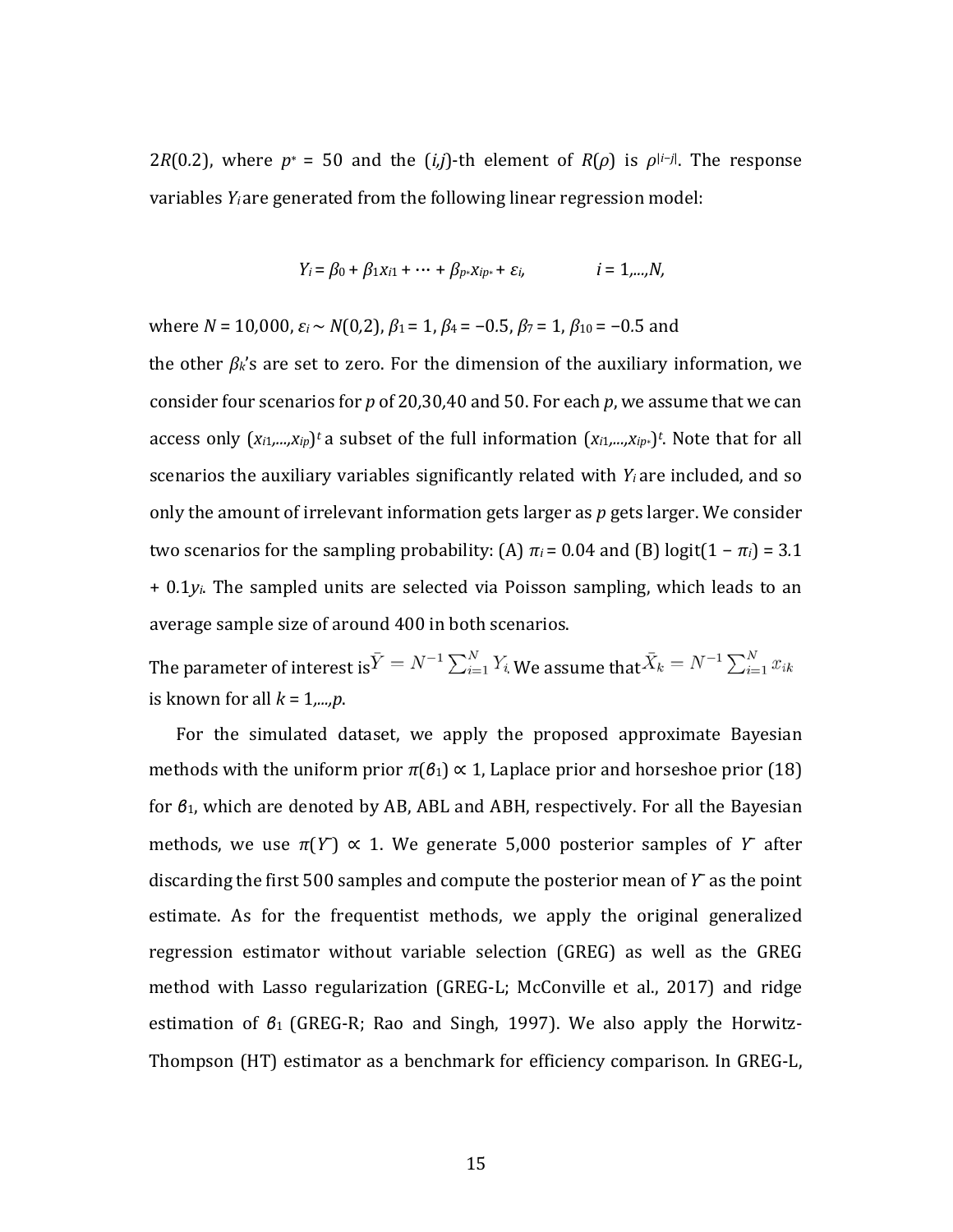the tuning parameter is selected via 10-fold cross validation, and we use the gamma prior  $Ga(\lambda_*^2, 1)$  for  $\lambda^2$  in ABL, where  $\lambda_*$  is the selected value for  $\lambda$  in GREG-L. In ABH, we assign a prior for the tuning parameter and generate posterior samples. Based on 1*,*000 Monte Carlo samples, we calculate the mean squared errors (MSE), the coverage probabilities (CP) and the average length of the 95% confidence (credible) intervals, which are reported in Table 2.

Based on the results, MSEs of AB and GREG are almost the same in all cases since AB is an approximate Bayesian version of GREG. Since AB can take account of the variability in estimating *β*, the coverage probabilities of AB are closer to the nominal level (95%) than GREG, which is an important advantage of the proposed method. The GREG shows shorter confidence intervals with large values of *p*, as the variance estimator is negatively biased, and the coverage rate is lower than the nominal levels. As *p* gets larger, direct use of the auxiliary information makes the point estimates more inefficient as shown in Table 2, and the methods with shrinkage estimation of *β*  such as ABH, ABL and GREG-L provide better point estimates than AB and GREG, in terms of MSEs. We note that GREG-R does not obtain much gain compared with other shrinkage methods. Comparing ABH, ABL and GREG-L, GREG-L tends to produce short confidence intervals whose coverage probabilities are smaller than the nominal level when *p* is large, but the proposed ABH and ABL methods produce wider credible intervals than GREG and have coverage probabilities closer to the nominal level.

### *6.2 Simulation study: logistic regression*

In the second simulation study, we consider the binary case for *yi* and apply the non-linear regression method discussed in Section 5. The binary response variable *Yi* are generated from the following logistic regression model:

16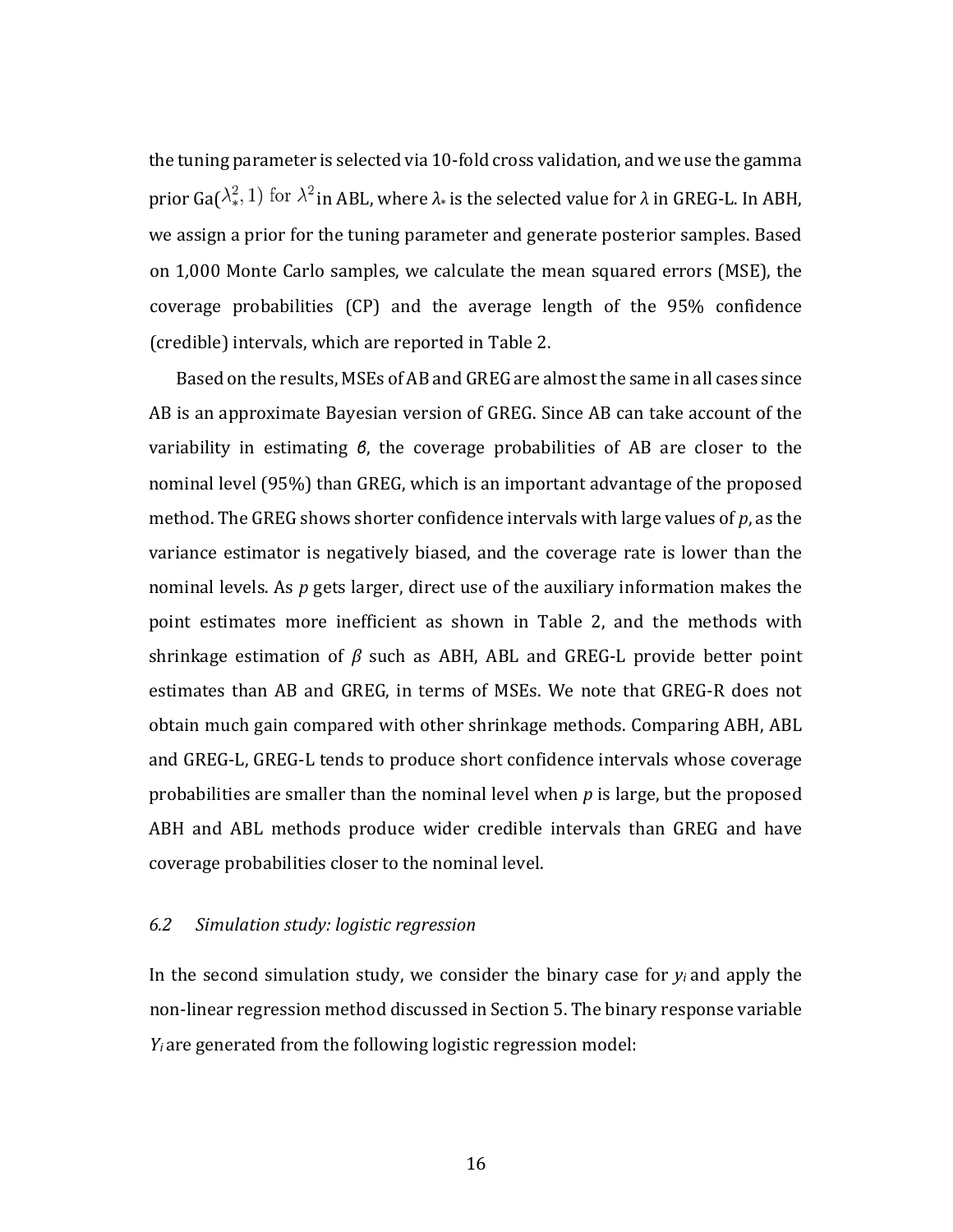$$
Y_i \sim \text{Ber}(\begin{array}{c} \delta_i), & \log\left(\frac{\delta_i}{1-\delta_i}\right) = \beta_0 + \beta_1 x_{i1} + \dots + \beta_{p^*} x_{ip^*}, & i = 1, \dots, N, \end{array}
$$

where  $\beta_0$  =  $-1$  and the other settings are the same as the linear regression case. We again apply the same six methods based on a logistic regression model to obtain point estimates and confidence/credible intervals of the population mean  $Y =$ 

 $N^{-1}\sum_{i=1}^N Y_i$  . The obtained MSE, CP and AL based on 1,000 Monte Carlo samples are reported in Table 3, which shows again the superiority of the proposed Bayesian approach to the frequentist approach in terms of uncertainty quantification.

### **7 Example**

We applied the proposed methods to the synthetic income data available from the sae package (Molina and Marhuenda, 2015) in R language. In the dataset, the equivalized annual net income is observed for a certain number of individuals in each province of Spain. As auxiliary variables, we used four indicators of the four groupings of ages (16−24, 25−49, 50−64 and ≥ 65 denoted by ag1*,...,*ag4, respectively), the indicator of having Spanish nationality na, the indicators of education levels (primary education ed1 and post-secondary education ed2), and the indicators of two employment categories (employed em1 and unemployed em2). Moreover, we considered 13 interaction variables; ag1\*na, ag2\*na, ag3\*na, ag4\*na, ag2\*ed1, ag3\*ed1, ag4\*ed1, ag1\*em1, ag2\*em1, ag3\*em1, ag4\*em1, ed1\*em1 and ed2\*em1. Here we focus on estimating average income in three provinces, Palencia, Segovia and Soria, where the number of sampled units are 72, 58 and 20, respectively. The number of non-sampled units were around  $10<sup>6</sup>$ . In order to perform joint estimation and inference in the three provinces, we employed the following working model: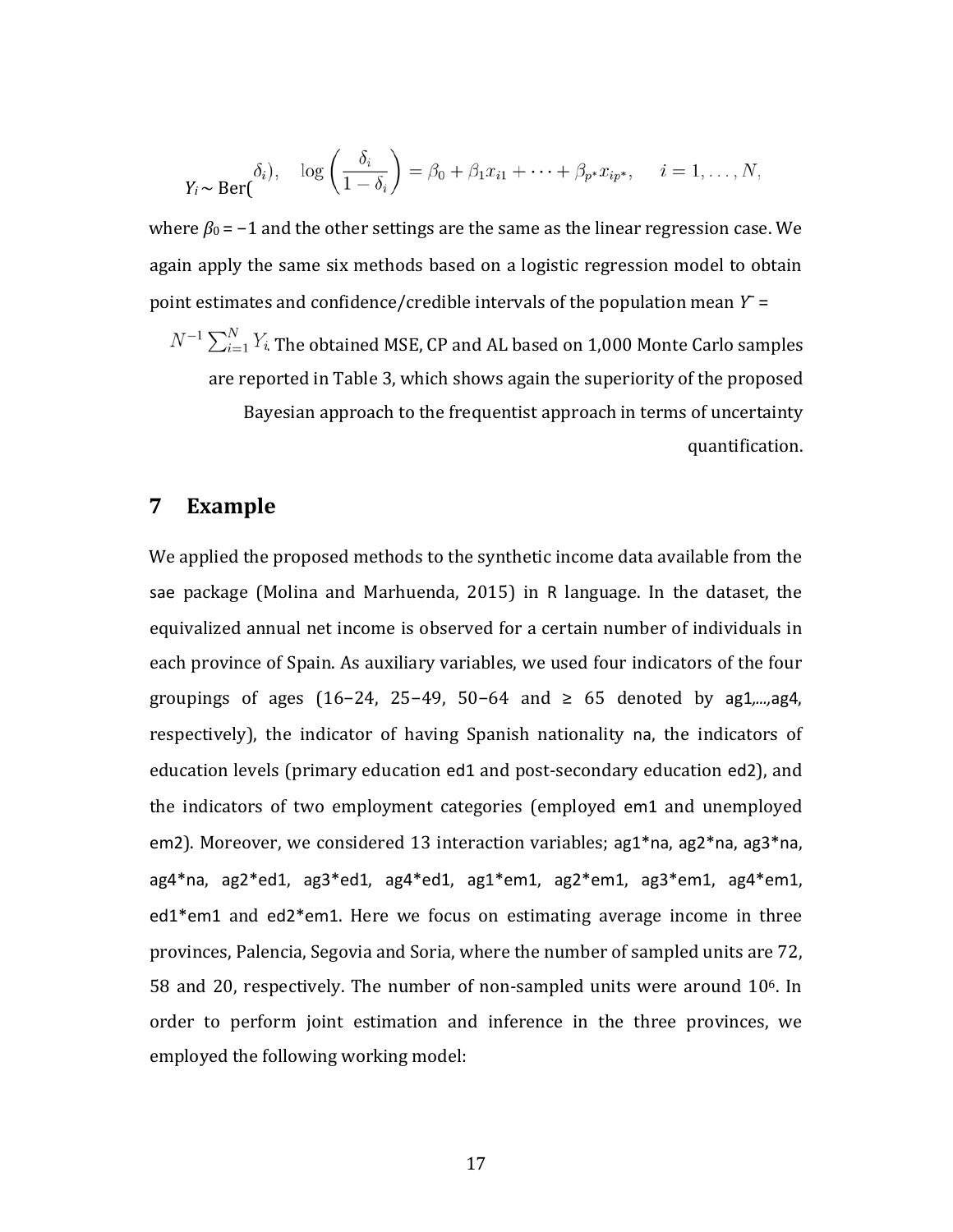$$
y_i = \sum_{h=1}^{3} x_{0i}^{(h)} \beta_0^{(h)} + x_i^t \beta_1 + e_i
$$
\n(26)

where  $x_{0i}^{(h)} = 1$  if *i* belong to province *h*, where *h* = 1 for Palencia, *h* = 2 for Segovia, and *h* = 3 for Soria, and *xi*is the vector of auxiliary variables with dimension  $p = 22$  (9 auxiliary variables and 13 interaction variables). Here  $y_i$  is the logtransformed net income and *ei* is the error term.

Under the working model (26), the posterior distribution of  $\overline{Y}_h$  is

$$
p\{\bar{Y}_h \mid \hat{\bar{Y}}_{h,\mathrm{reg}}(\beta_0^{(h)},\boldsymbol{\beta}_1),\beta_0^{(h)},\boldsymbol{\beta}_1\} \propto \phi(\hat{\bar{Y}}_{h,\mathrm{reg}}(\beta_0^{(h)},\boldsymbol{\beta}_1) \mid \bar{Y}_h, \hat{V}_{e,h}(\boldsymbol{\beta}))\pi(\bar{Y}_h)
$$

where

$$
\hat{\bar{Y}}_{h,\mathrm{reg}}=\hat{\beta}_0^{(h)}+\bar{\boldsymbol{X}}_h^t\hat{\boldsymbol{\beta}}_1+\frac{1}{N_h}\sum_{i\in A_h}\frac{1}{\pi_i}\left(y_i-\hat{\beta}_0^{(h)}-\boldsymbol{x}_i^t\hat{\boldsymbol{\beta}}_1\right),
$$

and

$$
\hat{V}_{e,h}(\boldsymbol{\beta}) = \frac{1}{N_h^2} \sum_{i \in A_h} \sum_{j \in A_h} \frac{\Delta_{ij}}{\pi_{ij}} \frac{1}{\pi_i} \frac{1}{\pi_j} \left( y_i - \beta_0^{(h)} - \boldsymbol{x}_i^t \boldsymbol{\beta}_1 \right) \left( y_j - \beta_0^{(h)} - \boldsymbol{x}_j^t \boldsymbol{\beta}_1 \right).
$$

Based on the above formulas, we performed the proposed approximate Bayesian methods for  $\overline{Y}_h$  for each *h*, and computed 95% credible intervals for the logtransformed average income with 5000 posterior samples after discarding the first

500 samples as burn-in period. We considered three types of priors for *β*1, flat, Laplace and horseshoe priors as considered in Section 6. We also calculated 95% confidence intervals of the log-transformed average income based on the two frequentist methods, GREG and GREG-L, using the working model (26). In applying GREG-L, the tuning parameter in the Lasso estimator was selected via 10 fold cross validation.

The 95% credible intervals of *β*1 based on the approximate posterior distributions under Laplace and horseshoe priors are shown in Figure 1, in which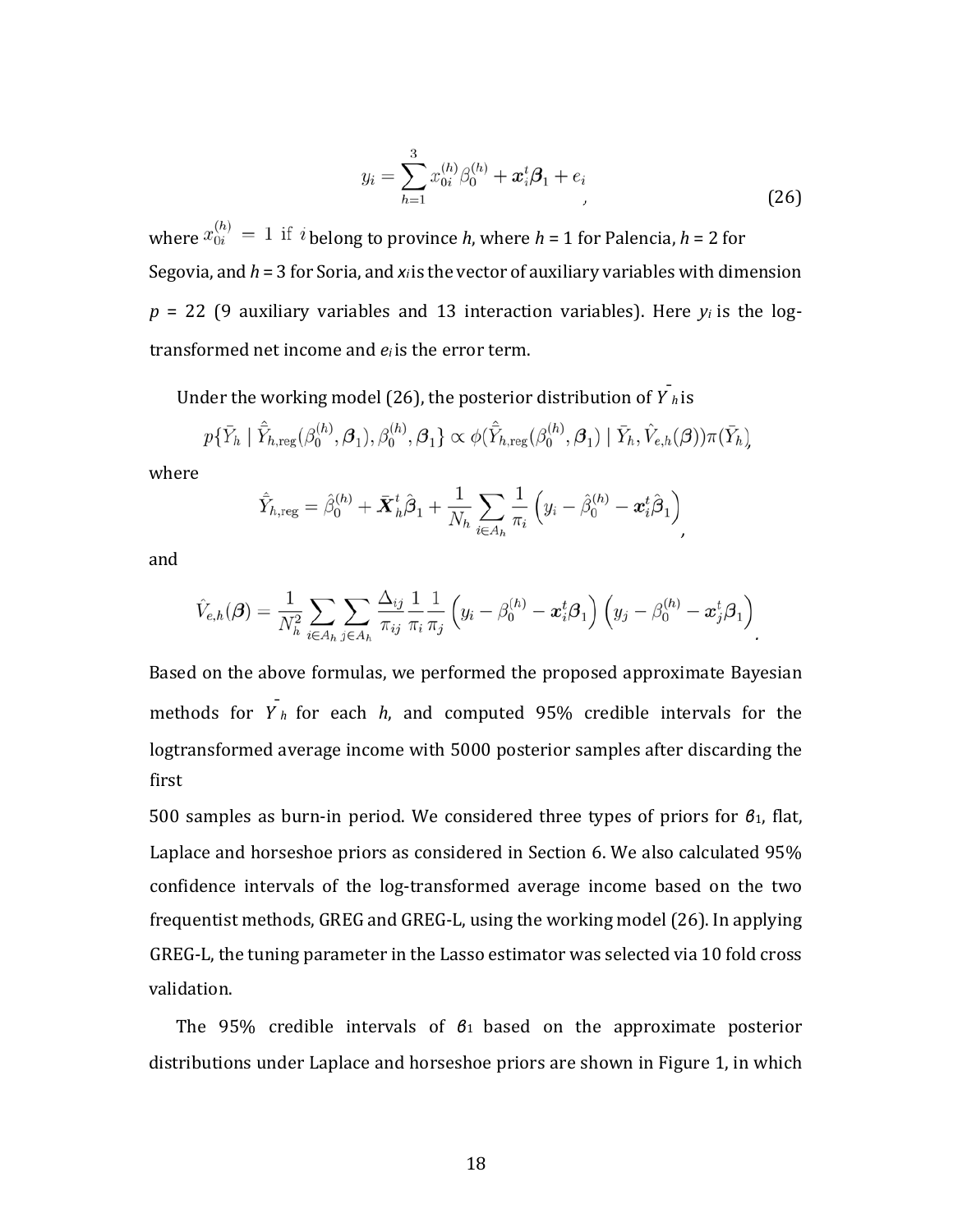the design-consistent and Lasso estimates of *β*1 are also given. It is observed that the approximate posterior mean of *β*1 shrinks the design-consistent estimates of *β*<sup>1</sup> toward 0 although exactly zero estimates are not produced as the frequentist Lasso estimator does. The Lasso estimate selects only one variable among 22 candidates, and the variable is also significant in terms of the credible interval in both two priors. Moreover, the two Bayesian methods detect one or two more variables to be significant judging from the credible intervals. Comparing the results from two priors, the horseshoe prior provides narrower credible intervals than the Laplace prior.

In Figure 2, we show the resulting credible and confidence intervals of the average income in the three provinces. It is observed that the proposed Bayesian methods, AB and ABL, tend to produce wider credible intervals than the confidence intervals of the corresponding frequencies methods, GREG and GREG-L, respectively, which is consistent to the simulation results in Section 6. We can also confirm that the credible intervals of ABH are slightly narrower than those of ABL, which would reflect the differences of interval lengths of *β*1 as shown in Figure 1.

# **8 Concluding Remarks**

We have proposed an approximate Bayesian method for survey regression estimation using a parametric regression model as the working model. The proposed Bayesian method captures the uncertainty in estimating regression parameters even when the number of the auxiliary variables is large. A main advantage of the proposed method is that it uses a shrinkage prior for regularized regression estimation, which not only provides an efficient point estimator, but also fully captures the uncertainty associated with model selection and parameter estimation via Bayesian inference. Although we only consider two popular prior distributions here, Laplace prior and the horseshoe prior, other priors, such as the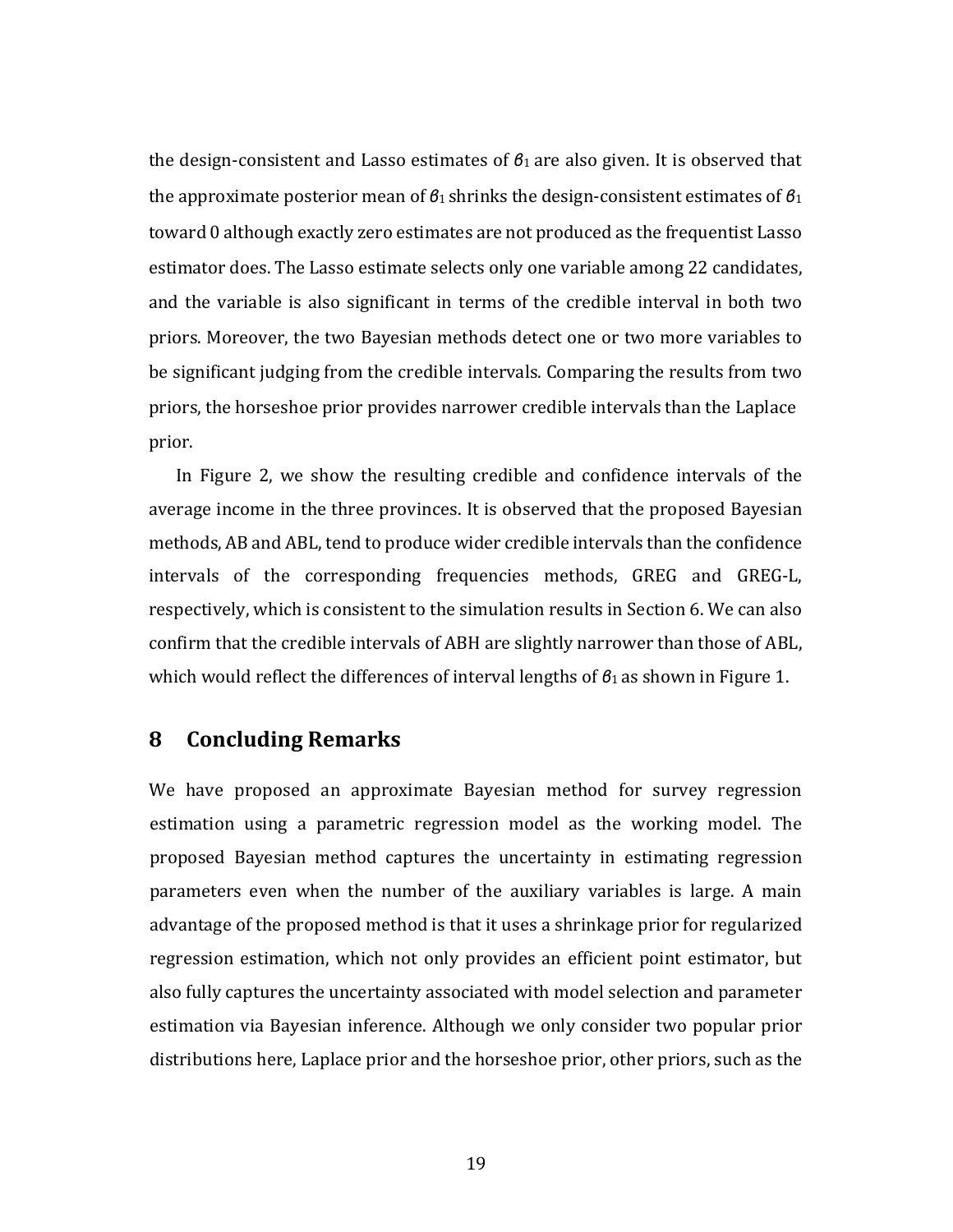spike-and-slab prior (Ishwaran and Rao, 2005), can be considered. Further investigation regarding the choice of the shrinkage prior distributions will be an important research topic in the future.

Although our working model is parametric, the proposed approximate Bayesian method can be applied to other semiparametric models such as local polynomial model (Breidt and Opsomer, 2000), P-spline regression model (Breidt et al., 2005), or a neural network model (Montanari and Ranalli, 2005). By finding suitable prior distributions for the semiparametric models, the model complexity parameters will be determined automatically and the uncertainty will be captured in the approximate Bayesian framework. Such extensions are beyond the scope of this paper and will be topics for future research.

# **Acknowledgement**

The first author was supported by Japan Society for the Promotion of Science KAKENHI grant number JP18K12757. The second author was supported by US National Science Foundation (MMS-1733572).

# **Appendix**

### *A. Proof of (5)*

From (4), we have

$$
E(R_n) = -E\left\{ (\hat{\bar{X}}_{HT} - \bar{X}_N)^t (\hat{\beta} - \beta_*) \right\} = -\text{tr} \left\{ = -\sum_{j=1}^p V\left(\hat{\bar{x}}_{HT,j}, \hat{\beta}_j\right) = O(p/n). \qquad \text{Cov}(\hat{\bar{X}}_{HT}, \hat{\beta}) \right\}
$$

Also, we can show that  $V(R_n) = O(p/n^2)$ . Therefore, using Chebychev inequality, we have  $R_n = O_p(p/n)$  and result (5) follows.

#### *B. Posterior computation*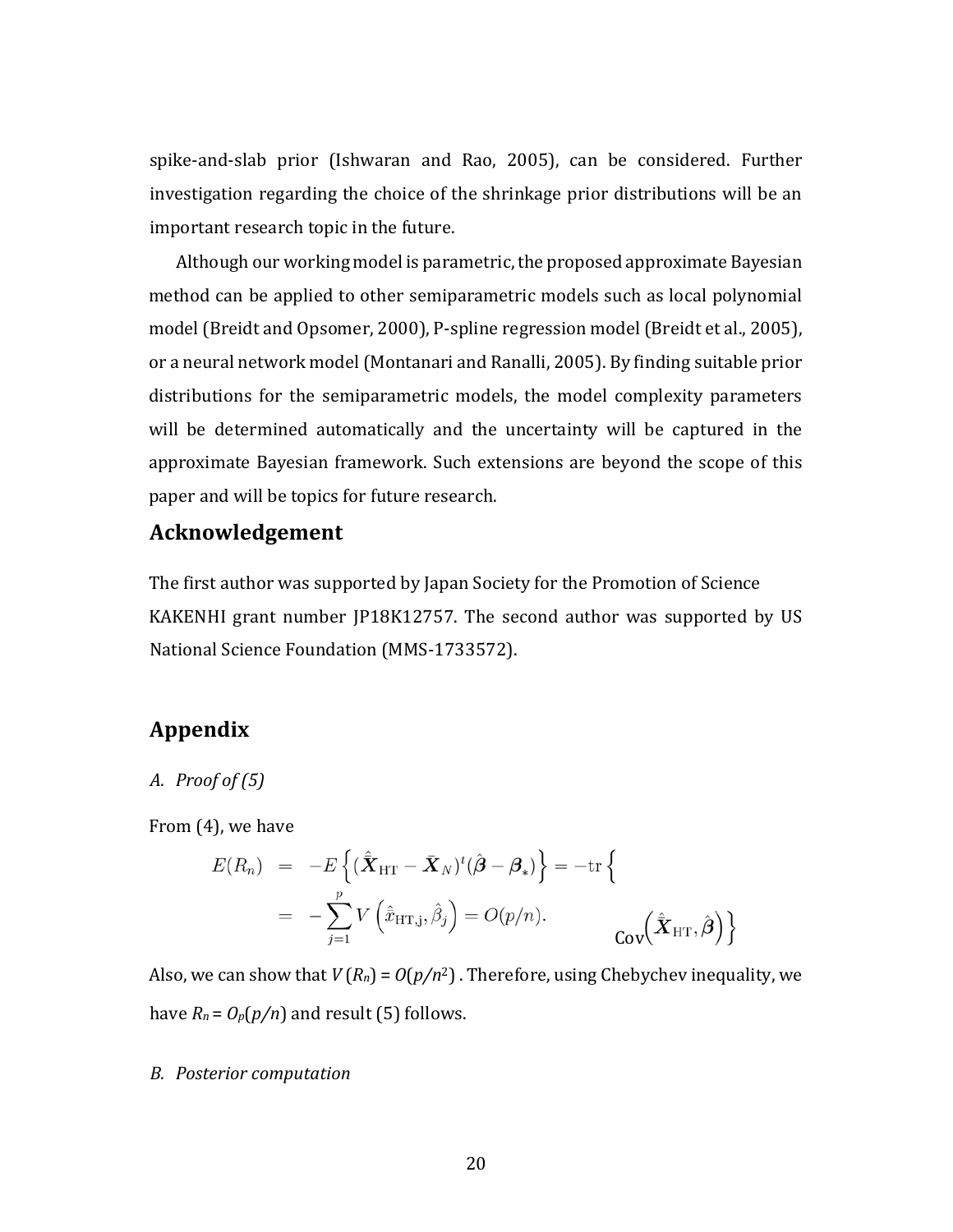We provide the algorithm for generating the approximate posterior distribution of *β*1 given in (20) with two shrinkage priors, Laplace and horseshoe (18) priors. Using the mixture representation of both priors, we get the following Gibbs sampling algorithm.

### **Laplace prior**

We consider the mixture representation of Laplace distribution:  $\beta_k | \tau_k \sim N(0, \tau_k^2)$ and  $\tau_k^2 \sim \text{Exp}(\lambda^2/2)$ , independently, for  $k = 1,...,p$ . For  $\lambda^2$ , we consider the conjugate prior Ga(*a,b*), where Ga(*a,b*) is a gamma distribution with shape parameter *a* and rate parameter *b*. The full conditional distribution of *β* is multivariate normal with mean  $A^{-1}\hat{V}_{\beta}^{-1}\hat{\boldsymbol{\beta}}$  and variance-covariance matrix  $A^{-1}$  where  $A^{-1}\hat{V}_{\beta}^{-1} + D^{-1}$  with  $D =$  $diag(\tau_1^2, \ldots, \tau_p^2)$ . The full conditional distribution of  $\lambda^2$ 

is Ga( $a$ + $p$ , $b$ + $^{\rm P}$  $_{^{p_{k=1}}}$   $\tau$ *k*<sup>2</sup>/2), and $^{\tau_1^2},\cdots,^{\tau_p^2}$  are conditionally independent, with 1/ $\tau$ յ $^2$ q 2 in the parametrization

conditionally inverse-Gaussian with parameters  $\mu = \lambda/\beta_j$  of the inverse-Gaussian density given by

$$
f(x) = \sqrt{\frac{\lambda}{2\pi}} x^{-3/2} \exp\left\{-\frac{\lambda(x-\mu)^2}{2\mu^2 x}\right\}, \quad x > 0
$$

### **Horseshoe prior**

From (18), the prior for *β*1 can be expressed as a hierarchy: *βk*|*uk* ∼ *N*(0*,λ*2*u*<sup>2</sup>*k*) and *uk*∼ HC(0*,*1) independently for *k* = 1*,...,p*, where HC(0*,*1) is the standard half-Cauchy distribution. Using the hierarchical expression of the half-Cauchy dis-

tribution, we obtain the following Gibbs sampling steps. Let  $A^=$   $\hat{\boldsymbol{V}}^{-1}_{\beta}$  +  $\textbf{B}^{-1}$ , where **B** =  $\lambda^2$ diag( $u_1^2, \ldots, u_p^2$ ). The full conditional distribution of *β* is multivariate normal with mean  $A^{-1} \hat{V}_{\beta}^{-1} \hat{\beta}$  and variance-covariance matrix  $A^{-1}$ . The full conditional distribution of  $u^2$ <sub>*k*</sub> and  $\lambda^2$  are, respectively, give by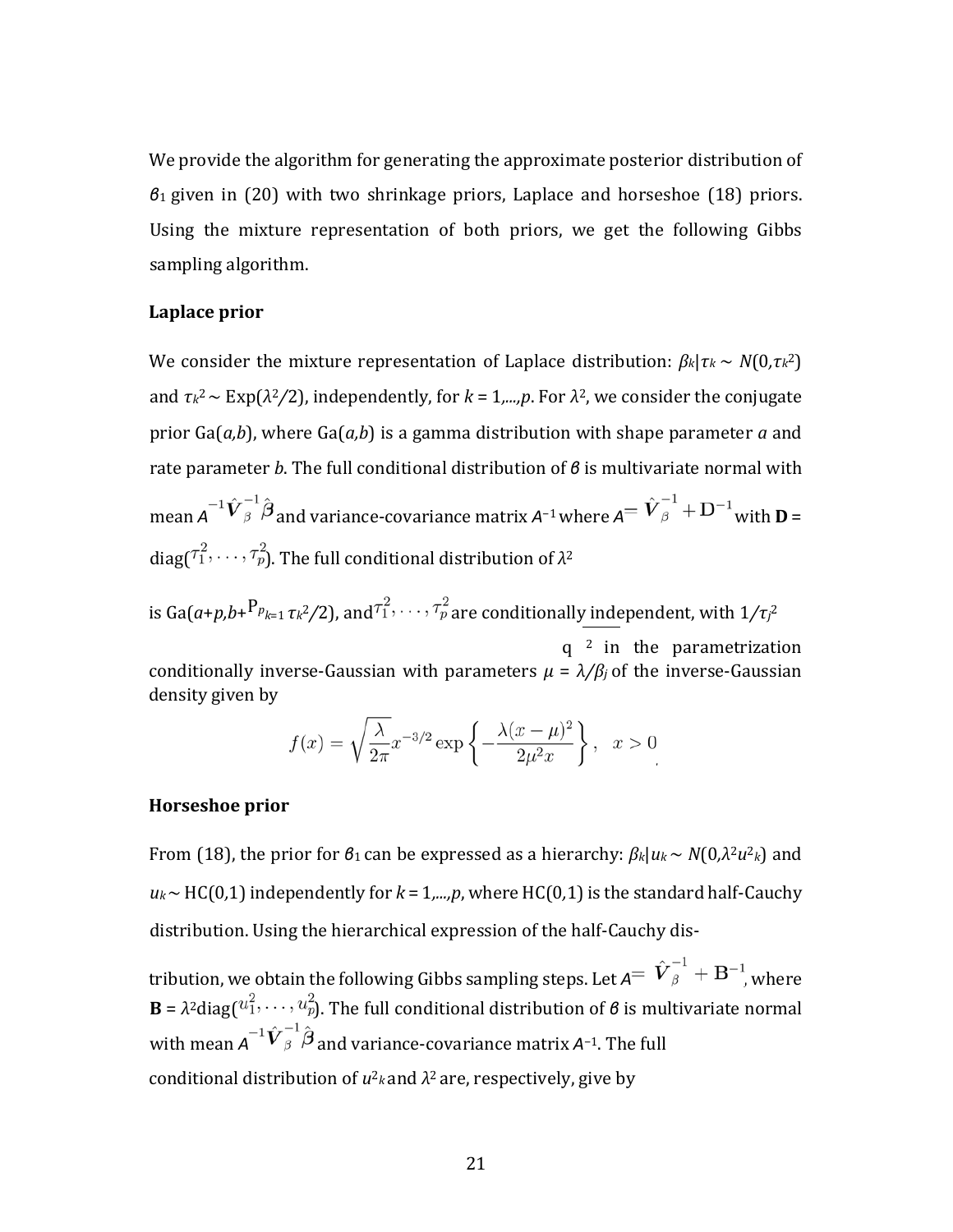$$
\text{IG}\left(1, \frac{1}{\xi_k} + \frac{\beta_k^2}{2\lambda^2}\right) \quad \text{and} \quad \text{IG}\left(\frac{p+1}{2}, \frac{1}{\gamma} + \frac{1}{2}\sum_{k=1}^p \frac{\beta_k^2}{u_k^2}\right)
$$

where IG(*a,b*) denotes an inverse-Gamma distribution with shape parameter *a* and rate parameter *b*. Here  $ξ_k$  and  $γ$  are additional latent variables, and their full conditional distributions are given by  $IG(1,1 + 1/\delta_k^2)$  and  $IG(1,1 + 1/\lambda^2)$ , respectively.

### *C. A sketched proof of Theorem 1*

To discuss the asymptotic properties of the approximate Bayesian method, we first assume a sequence of finite populations and samples with finite fourth moments as in Isaki and Fuller (1982). The finite population is a random sample from an unknown superpopulation model. Let *Y*¯ ∗ and *β*∗ be the true values of *Y*¯ and *β*.

Let  $B_n = \left(\overline{Y}_* - r_n, \overline{Y}_* + r_n\right)$  and  $C_n$  be a ball with centre  $B_*$  and radius  $r_n \sim n^{\tau-1/2}$  for  $0 < \tau$ 

- *<* 1*/*2. We make the following regularity assumptions
- (C1) Assume that the sufficient conditions for the asymptotic normality of  $\hat{\gamma_{\text{reg}}}$  for *Y* ∈ *B<sub>n</sub>* hold for the sequence of finite populations and samples.
- (C2) Assume that the prior distribution  $\pi(Y)$  is positive and satisfies a Lipschitz condition over its support Θ*<sup>Y</sup>* ; that is, there exists *C*1 *<* ∞ such that |*π*(*θ*1)−  $\pi(\theta_2)$ |  $\leq C_1|\theta_1 - \theta_2|$  for  $\theta_1, \theta_2 \in \Theta_Y$ .
- (C3) Assume that  $V$   $_{\beta} = V$   $_{\beta}$ {1+*op* (1)} and  $(\hat{\beta} \beta)^t \hat{V}_{\beta}^{-1} (\hat{\beta} \beta) = (\hat{\beta} \beta)^t V_{\beta}^{-1} (\hat{\beta} \beta)$  $\beta$ }{1 + *o<sub>P</sub>*(1)} for any  $\beta \in C_n$  and  $n \to \infty$ .
- (C4) Assume that *π*(*β*) is positive and finite over its support Θ*β*.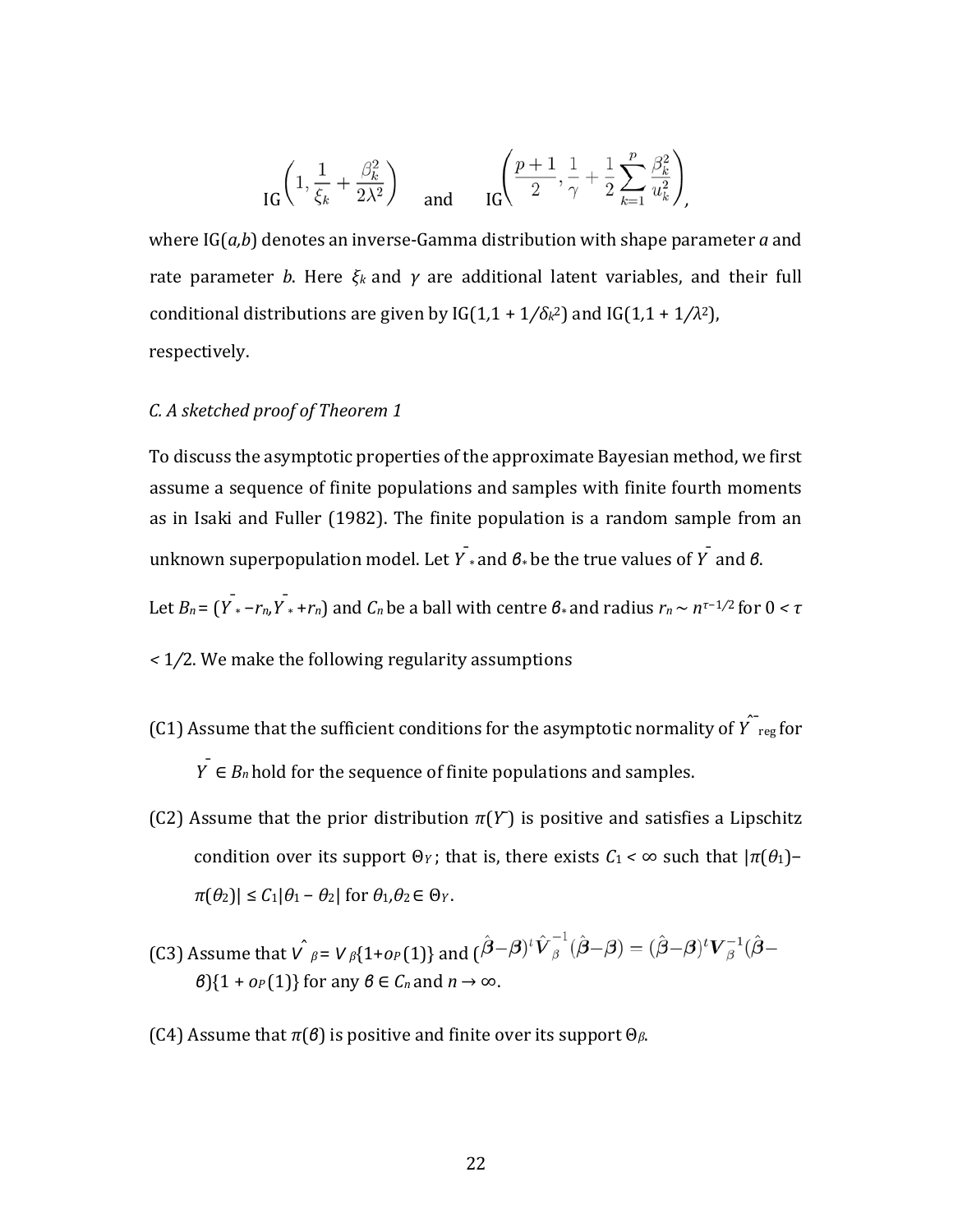Sufficient conditions for (C1) are discussed within various asymptotic structures (e.g. Binder, 1983; Pfeffermann and Sverchkov, 2009). Conditions (C2) and (C4) are satisfied for common priors such as (multivariate) normal distribution . Condition (C3) essentially requires that the design variance estimators be consistent and meet a certain continuity condition.

*Proof.* Let  $g(Y, \theta) = \varphi(Y^{\top_{reg}}(\theta); Y, \hat{V}_{e}(\theta))\varphi_{p}(\hat{\theta}, \theta, \hat{V}_{\beta})\pi(\theta)$ . Then, the approximated

posterior distribution is given by

$$
p(\bar{Y}|\hat{\bar{Y}}_\text{reg}(\hat{\boldsymbol{\beta}}),\hat{\boldsymbol{\beta}})=\frac{\int g(\bar{Y},\boldsymbol{\beta})\text{d}\boldsymbol{\beta}}{\iint g(\bar{Y},\boldsymbol{\beta})\text{d}\boldsymbol{\beta}\text{d}\bar{Y}}
$$

Note that

$$
\int g(\bar{Y}, \beta) d\beta = \int_{\beta \in C_n} g(\bar{Y}, \beta) d\beta + \int_{\beta \in \mathbb{R}^p \setminus C_n} g(\bar{Y}, \beta) d\beta
$$
 (27) By the

*.*

same argument in the proof of Theorem 1 in Wang et al. (2018), we have

$$
\lim_{n\to\infty}\int_{\beta\in C_n}\phi_p(\hat{\boldsymbol{\beta}};\boldsymbol{\beta},\hat{\boldsymbol{V}}_{\beta})\mathrm{d}\boldsymbol{\beta}=1
$$

so the second term in (27) is *oP* (1). On the other hand, under condition (C3), *<sup>φ</sup>p*(*β*<sup>ˆ</sup> ;*β,V*ˆ *β*) = *φp*(*β*<sup>ˆ</sup> ;*β,V β*){1+*oP* (1)} as *n* → ∞, for any *β* ∈ *Cn*, thereby under condition (C4),

Z  
\n
$$
g(Y, \bar{\theta})d\theta = \varphi(Y \cap \text{reg}(\theta); Y, \bar{V}_{e}(\theta))\varphi_{P}(\hat{\theta}; \theta, V_{\beta})\pi(\theta)d\theta
$$
\n
$$
= \varphi(Y \cap \text{reg}(\theta_{*}); Y, \bar{V}_{e}(\theta_{*}))\pi(\theta_{*})\{1 + o_{P}(1)\}
$$

as  $n \to \infty$  since  $V \to 0$  and  $\hat{\theta} \to \theta_*$  as  $n \to \infty$ . Hence, we have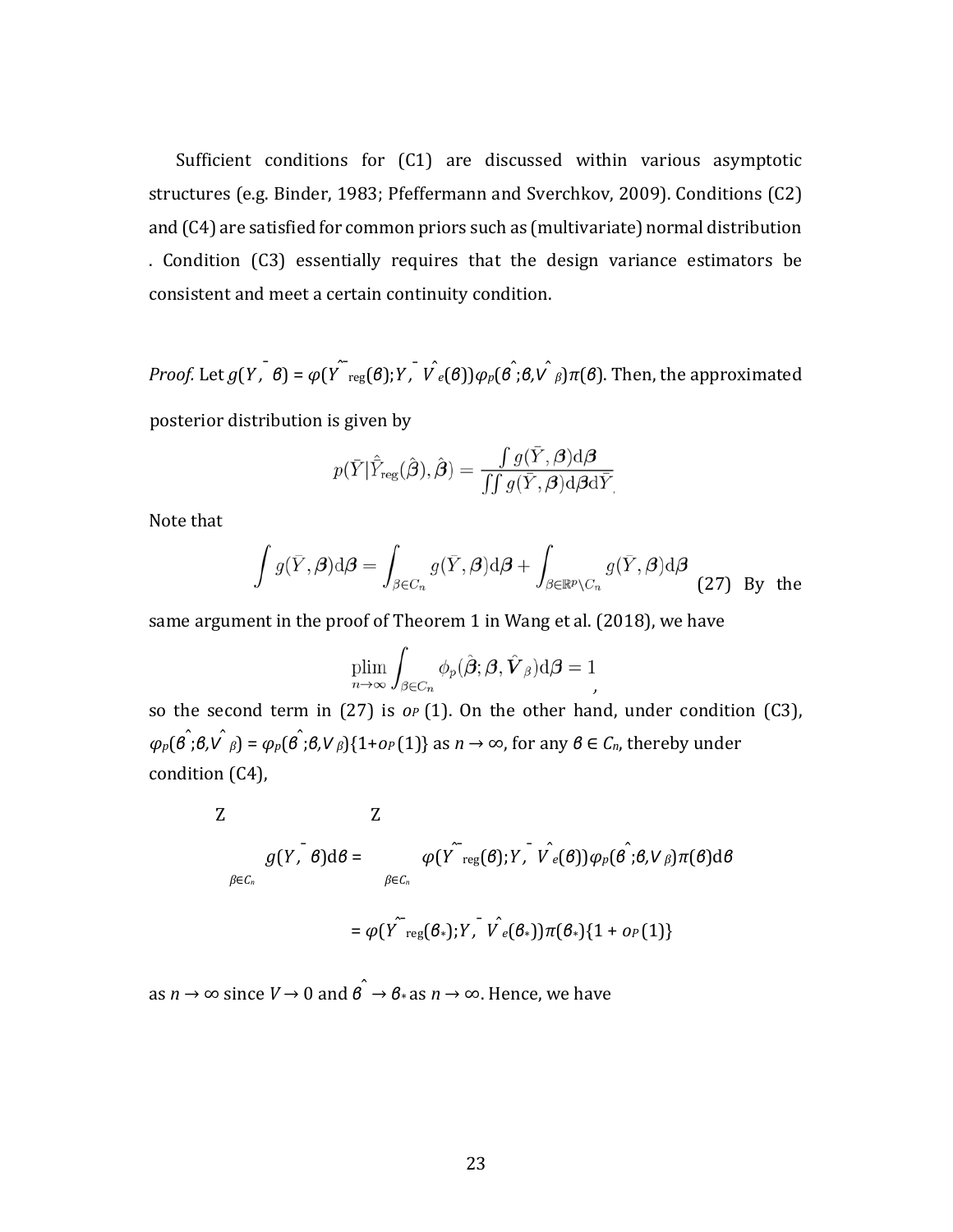$$
p(\bar{Y}|\hat{Y}_{reg}(\hat{\boldsymbol{\beta}}),\hat{\boldsymbol{\beta}}) = \frac{\pi(\boldsymbol{\beta}_{*})\phi(\hat{Y}_{reg}(\boldsymbol{\beta}_{*});\bar{Y},\hat{V}_{e}(\boldsymbol{\beta}_{*}))\pi(\bar{Y})\{1+o_{P}(1)\}}{\pi(\boldsymbol{\beta}_{*})\int \phi(\hat{Y}_{reg}(\boldsymbol{\beta}_{*});\bar{Y},\hat{V}_{e}(\boldsymbol{\beta}_{*}))\pi(\bar{Y})d\bar{Y}\{1+o_{P}(1)\}}
$$
  

$$
= \frac{\pi(\bar{Y})}{\pi(\bar{Y}_{*})}\phi(\hat{Y}_{reg}(\boldsymbol{\beta}_{*});\bar{Y},\hat{V}_{e}(\boldsymbol{\beta}_{*}))\{1+o_{P}(1)\}
$$
  

$$
= \phi(\hat{Y}_{reg}(\boldsymbol{\beta}_{*});\bar{Y},\hat{V}_{e}(\boldsymbol{\beta}_{*}))\{1+o_{P}(1)\}
$$
(28)

$$
= \varphi(Y^{T} \text{reg}(\hat{\theta})).Y, V \text{e}(\hat{\theta}))\{1 + o_{P}(1)\},
$$
 (29)

for any  $Y \in B_n$  as  $n \to \infty$ , where (28) follows from (C2), and (29) follows from

the properties  $\hat{V_{e}}(\hat{\theta}) = \hat{V_{e}}(\theta_{*})\{1+o_{P}(1)\}$  and  $\hat{Y_{reg}}(\hat{\theta}) = \hat{Y_{reg}}(\theta_{*})\{1+o_{P}(1)\}$  under (C1). Let  $R_n = \{ \bar{Y} \in \Theta_Y : \hat{V}_e(\hat{\boldsymbol{\beta}})^{-1} (\hat{\bar{Y}}_{reg}(\hat{\boldsymbol{\beta}}) - \bar{Y})^2 \leq \chi^2_{1,\beta_0} \}$ , where  $\chi^2_{1,\beta_0}$  is the upper *β*0-quantile of the chi-squared distribution with 1 degree of freedom. Then,  $plim<sub>n→∞</sub> P(R<sub>n</sub>) = β<sub>0</sub>$ . Since  $Y^{\sim}reg(β^{\sim}) - Y^* = O_p(n-1/2)$  and  $r_n = n_τ-1/2$ , which is slower than  $n^{-1/2}$ , it holds that  $\lim_{n\to\infty} P(R_n \subset B_n) = 1$ . Then,

$$
\lim_{n\to\infty} P\left(\int_{B_n} \phi(\hat{Y}_{\text{reg}}(\hat{\boldsymbol{\beta}}); \bar{Y}, \hat{V}_e(\hat{\boldsymbol{\beta}})) \mathrm{d}\bar{Y} \ge \int_{R_n} \phi(\hat{Y}_{\text{reg}}(\hat{\boldsymbol{\beta}}); \bar{Y}, \hat{V}_e(\hat{\boldsymbol{\beta}})) \mathrm{d}\bar{Y}\right) = 1
$$

which means that

$$
\lim_{n\to\infty} P\left(\int_{B_n} \phi(\hat{Y}_{\text{reg}}(\hat{\boldsymbol{\beta}}); \bar{Y}, \hat{V}_e(\hat{\boldsymbol{\beta}})) \mathrm{d}\bar{Y} \geq \beta_0\right) = 1
$$

for any  $\beta_0 \in (0,1)$ , implying

$$
\plim_{n \to \infty} \int_{B_n} \phi(\hat{Y}_{\text{reg}}(\hat{\boldsymbol{\beta}}); \bar{Y}, \hat{V}_e(\hat{\boldsymbol{\beta}})) \, \mathrm{d}\bar{Y} = 1 \tag{30}
$$

Then,

$$
\sup_{\bar{Y}\in\Theta_Y} \left| p(\bar{Y}|\hat{\bar{Y}}_{reg}(\hat{\boldsymbol{\beta}}), \hat{\boldsymbol{\beta}}) - \phi(\bar{Y}; \hat{\bar{Y}}_{reg}(\hat{\boldsymbol{\beta}}), \hat{V}_e(\hat{\boldsymbol{\beta}})) \right|
$$
\n
$$
\leq \sup_{\bar{Y}\in B_n} \left| p(\bar{Y}|\hat{\bar{Y}}_{reg}(\hat{\boldsymbol{\beta}}), \hat{\boldsymbol{\beta}}) - \phi(\bar{Y}; \hat{\bar{Y}}_{reg}(\hat{\boldsymbol{\beta}}), \hat{V}_e(\hat{\boldsymbol{\beta}})) \right|
$$
\n
$$
+ \sup_{\bar{Y}\in\Theta_Y\backslash B_n} \left| p(\bar{Y}|\hat{\bar{Y}}_{reg}(\hat{\boldsymbol{\beta}}), \hat{\boldsymbol{\beta}}) - \phi(\bar{Y}; \hat{\bar{Y}}_{reg}(\hat{\boldsymbol{\beta}}), \hat{V}_e(\hat{\boldsymbol{\beta}})) \right|
$$

which are both  $o_P(1)$  from (29) and (30). This completes the proof.

 $\Box$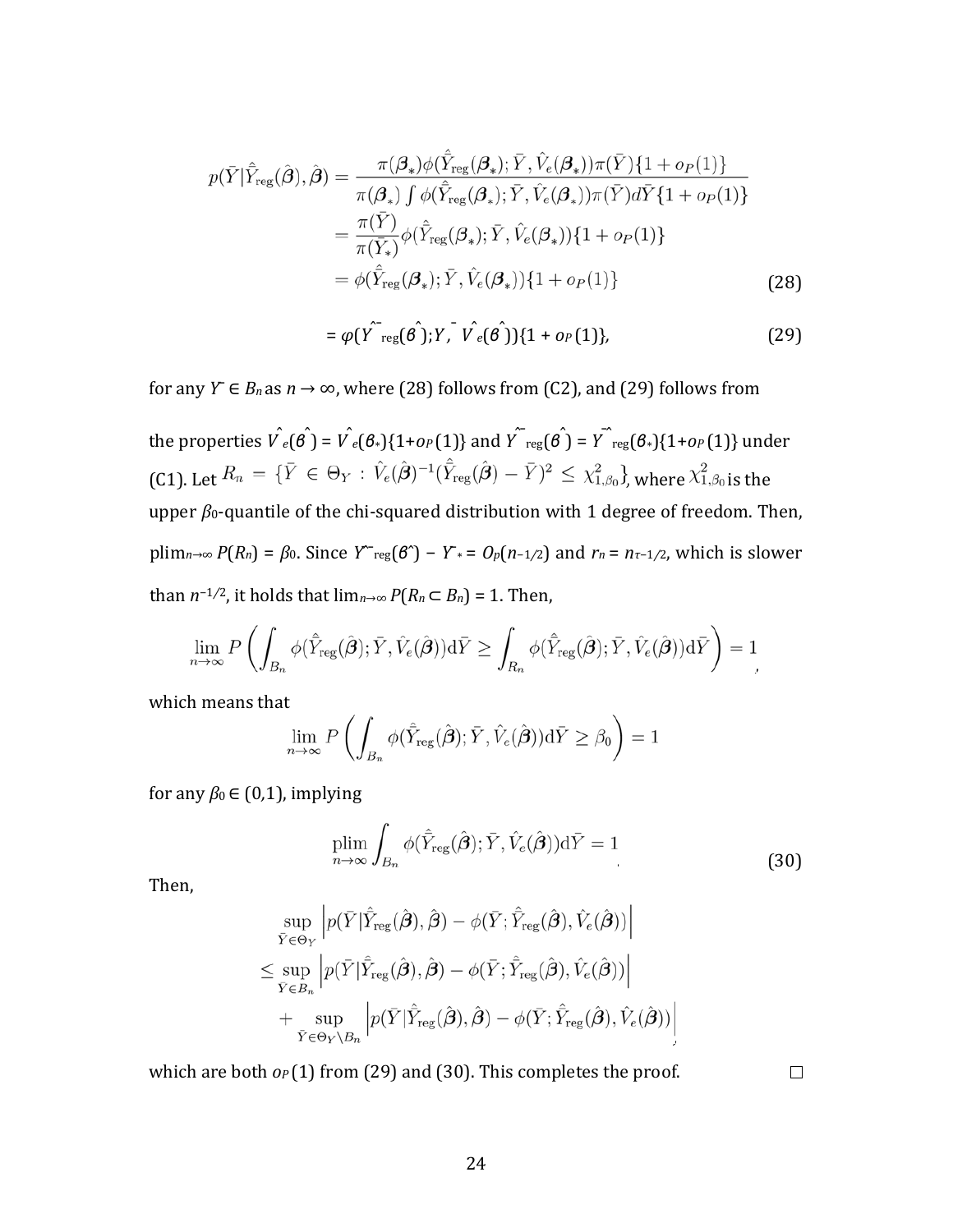### *D. A sketched proof of Theorem 2*

The condition (C4) given in the proof of Theorem 1 may not be satisfied for shrinkage priors. For example, the horseshoe prior (18) diverge at the origin *β<sup>k</sup>* = 0. In what follows, let  $\beta = (\beta_0, \beta_1^t)$  and define  $\hat{\beta}$  and  $\hat{\beta}$ <sup> $\hat{\beta}$ </sup> in the same way. We use the

following alternative condition for the shrinkage prior *πλ*(*β*):

(C5) The regularized estimator *β*<sup>ˆ</sup> *<sup>R</sup>* under penalty −log*πλ*(*β*1) is asymptotically √ (*R*) normal, that is, *n*(*β*ˆ − *β*∗) → *N*(0*,***C**), where **<sup>C</sup>** is a positive definite matrix and *λ* is appropriately chosen.

Under the Laplace prior, *β*ˆ(*R*) is equivalent to the Lasso estimator, and the above √ property holds if *λ* = *o*( *n*) (Knight and Fu, 2000; McConville et al., 2017). For general prior  $\pi_\lambda(\theta_1)$ , this condition holds if the assumption regarding the penalty term *P* $<sub>λ</sub>(*β*<sub>1</sub>)$  given in Fan and Li (2001) is satisfied.</sub>

*Proof.* It is noted that 
$$
\hat{a}^{\dagger}
$$

$$
\phi_p((\hat{\beta}_0, \hat{\boldsymbol{\beta}}^t); (\beta_0, \boldsymbol{\beta}^t), \hat{\boldsymbol{V}}_{\boldsymbol{\beta}}) \pi_{\lambda}(\boldsymbol{\beta}_1) \n\times \exp \left\{ -\frac{1}{2} (\hat{\boldsymbol{\beta}} - \boldsymbol{\beta})^t \hat{\boldsymbol{V}}_{\boldsymbol{\beta}}^{-1} (\hat{\boldsymbol{\beta}} - \boldsymbol{\beta}) + \log \pi_{\lambda}(\boldsymbol{\beta}_1) \right\} \n= \exp \left\{ -\frac{1}{2} \sum_{i \in A} \frac{1}{\pi_i} (y_i - \beta_0 - \boldsymbol{x}_i^t \boldsymbol{\beta}_1)^2 + \log \pi_{\lambda}(\boldsymbol{\beta}_1) \right\} \{1 + o_P(1)\} \n= \exp \left\{ -\frac{n}{2} (\hat{\boldsymbol{\beta}}^{(R)} - \boldsymbol{\beta})^t \mathbf{C}^{-1} (\hat{\boldsymbol{\beta}}^{(R)} - \boldsymbol{\beta}) \right\} \{1 + o_P(1)\}.
$$

Define

$$
g(Y, \mathbf{B}) = \varphi(Y^{\sim_{reg}}(\mathbf{\theta}); Y, \mathbf{V}_{e}(\mathbf{\theta}))\varphi(\mathbf{\theta}^{\sim}; \mathbf{\theta}, \mathbf{V}_{\beta})\pi_{\lambda}(\mathbf{\theta}_{1}).
$$

Then, it holds that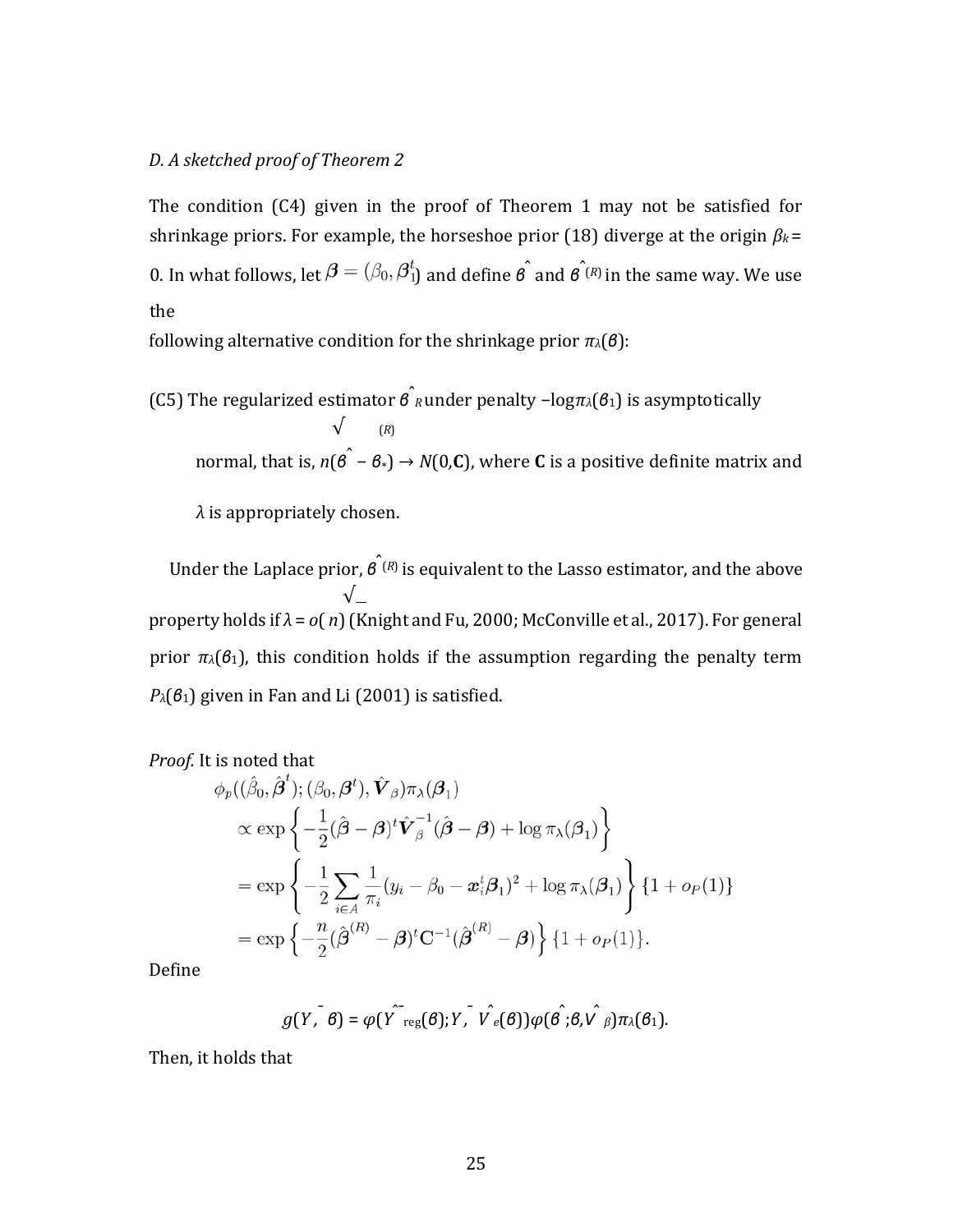$$
Zg(Y, \mathcal{B})d\theta = \varphi(Y^{\sim}\text{reg}(\theta_{*}); Y, \mathcal{V}_{e}(\theta_{*}))\{1+o_{P}(1)\}\theta \in R_{n}
$$

as *n* → ∞, where *Rn* is a ball with center *β*∗ and radius *O*(*nτ*−1*/*2) for 0 *< τ <* 1*/*2. Hence, the statement can be proved in the same way as the proof of Theorem 1  $\text{since } \varphi(Y^{\sim_{reg}}(\mathcal{B}_{*}); Y, \ V^{\sim_{e}}(\mathcal{B}_{*})) = \varphi(Y^{\sim_{reg}}(\mathcal{B}_{(R)}^{\sim}); Y, \ V^{\sim_{e}}(\mathcal{B}_{(R)}^{\sim}))\{1 + \varphi(P(1)\}.$  $\Box$ 

### **References**

- Binder, D. A. (1983). On the variances of asymptotically normal estimators from complex surveys. *International Statistical Reviews 51*, 279–292.
- Breidt, F. J., G. Claeskens, and J. D. Opsomer (2005). Model-assisted estimation for complex surveys using penalised splines. *Biometrika 92*, 831–846.
- Breidt, F. J. and J. D. Opsomer (2000). Local polynomial regression estimators in survey sampling. *Annals of Statistics 28*, 403–427.
- Breidt, F. J. and J. D. Opsomer (2017). Model-assisted survey estimation with modern prediction techniques. *Statistical Science 32*, 190–205.
- Carvalho, C. M., N. G. Polson, and J. G. Scott (2009). Handling sparsity via the horseshoe. *Proceedings of the 12th International Confe‐ rence on Artificial Intelligence and Statistics (AISTATS 2009)*.
- Carvalho, C. M., N. G. Polson, and J. G. Scott (2010). The horseshoe estimator for sparse signals. *Biometrika 97*, 465–480.
- Chen, J. K. T., R. L. Valliant, and M. R. Elliott (2018). Model-assisted calibration of non-probability sample survey data using adaptive LASSO. *Survey Methodology 44*, 117–144.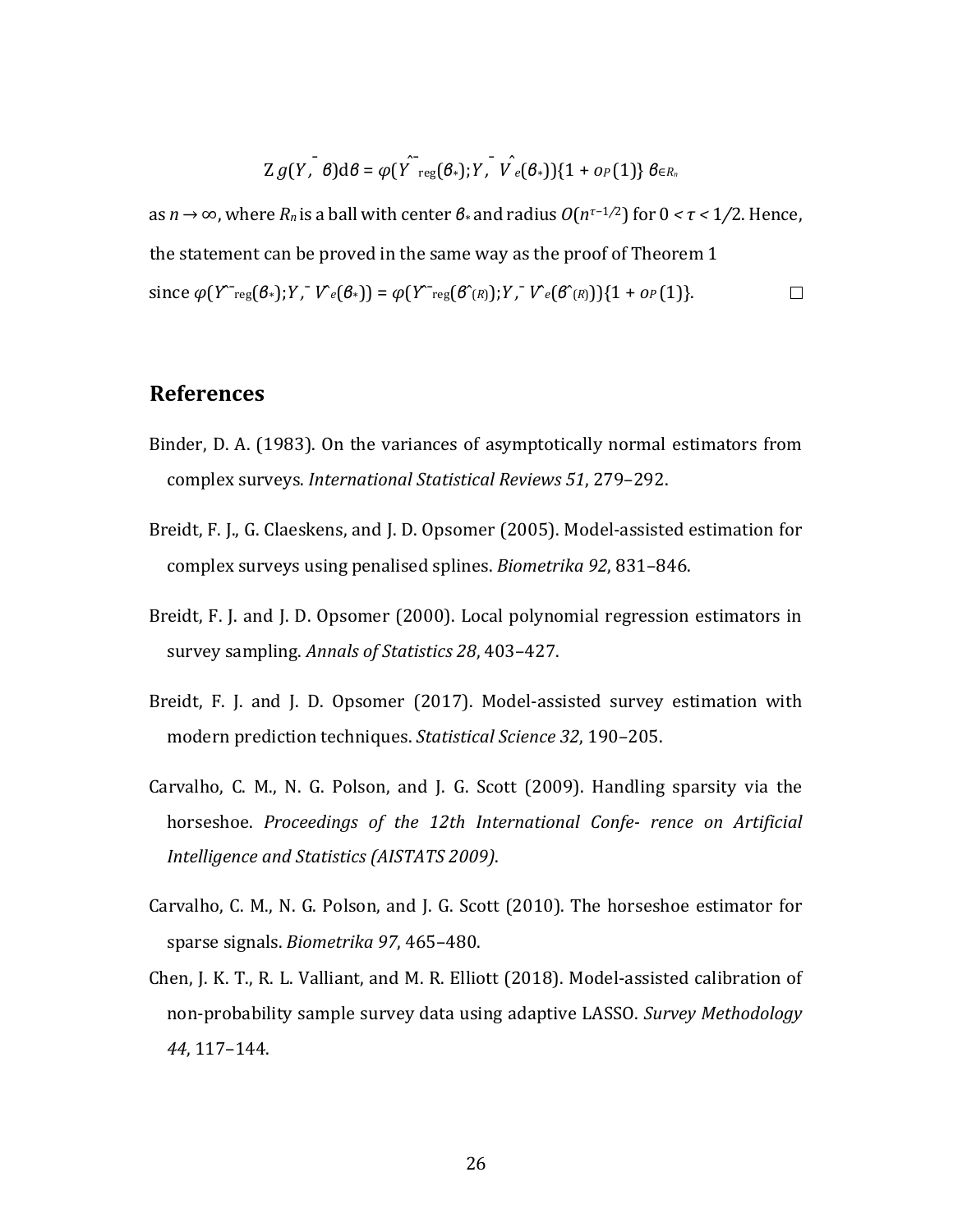- Deville, J. C. and C. E. Sa¨rndal (1992). Calibration estimators in survey sampling. *Journal of the American Statistical Association 87*, 376–382.
- Fan, J. and R. Li (2001). Variable selection via nonconcave penalized likelihood and its Oracle properties. *Journal of the American Statistical Association 96*, 1348– 1360.
- Fuller, W. A. (2002). Regression estimation for sample surveys. *Survey Methodology 28*, 5–23.
- Fuller, W. A. (2009). *Sampling Statistics*. Wiley.
- Godambe, V. P. and V. M. Joshi (1965). Admissibility and Bayes estimation in sampling finite populations, 1. *Annals of Mathematical Statistics 36*, 1707–1722.
- Hoerl, E. and R. W. Kennard (1970). Ridge regression: Biased estimation for nonorthogonal problems. *Technometrics 12*, 55–67.
- Horvitz, D. G. and D. J. Thompson (1952). A generalization of sampling without replacement from a finite universe. *Journal of the American Statistical Association 47*, 663–685.
- Isaki, C. T. and W. A. Fuller (1982). Survey design under the regression superpopulation model. *Journal of the American Statistical Association 77*, 89–96.
- Ishwaran, H. and J. S. Rao (2005). Spike and slab variable selection: Frequentist and Bayesian strategies. *Annals of Statistics 33*, 730–773+.
- Kim, J. K. and M. Park (2010). Calibration estimation in survey sampling. *International Statistical Review 78*, 21–39.
- Knight, K. and W. Fu (2000). Asymptotics for Lasso-type estimators. *Journal of Official Statistics 28*, 1356–1378.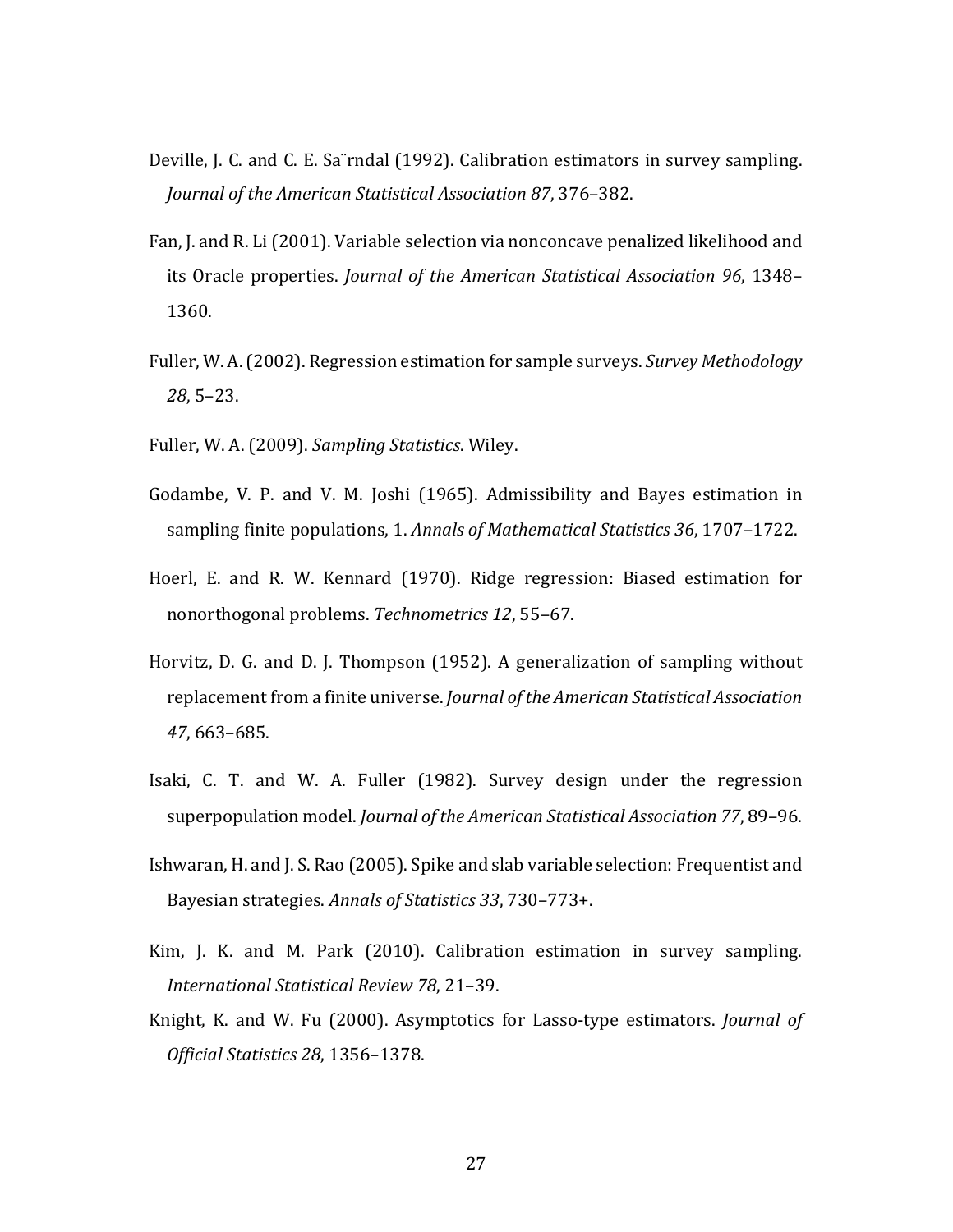- Little, R. J. A. (2012). Calibrated Bayes, an alternative inferential paradigm for official statistics. *Journal of Official Statistics*.
- McConville, K., F. Breidt, T. Lee, and G. Moisen (2017). Model-assisted survey regression estimation with the LASSO. *Journal of Survey Statistics and Methodology 5*, 131–158.
- Molina, I. and Y. Marhuenda (2015). sae: An R package for small area estimation. *The R Journal 7*, 81–98.
- Montanari, G. E. and M. G. Ranalli (2005). Nonparametric model calibration estimation in survey sampling. *Journal ofthe American Statistical Association 100*, 1429–1442.
- Park, T. and G. Casella (2008). The Bayesian Lasso. *Journal of the American Statistical Association 103*, 681–686.
- Pfeffermann, D. and M. Sverchkov (1999). Parametric and semiparametric estimation of regression models fitted to survey data. *Sankhy¯a, Series B 61*, 166– 186.
- Pfeffermann, D. and M. Sverchkov (2009). Inference under informative sampling. *Handbook of Statistics*.
- Rao, J. and A. Singh (1997). A ridge-shrinkage method for range-restricted weight calibration in survey sampling. In *Proceedings of the Section on Survey Research Methods*, pp. 57–65. American Statistical Association.
- Sa¨rndal, C. E. and Lundstr¨om (2005). *Estimation in surveys with nonresponse*. Chichester: John Wiley & Sons.
- Tibshirani, R. (1996). Regression shrinkage and selection via the lasso. *Journal of the Royal Statistical Society, Series B 58*, 267–288.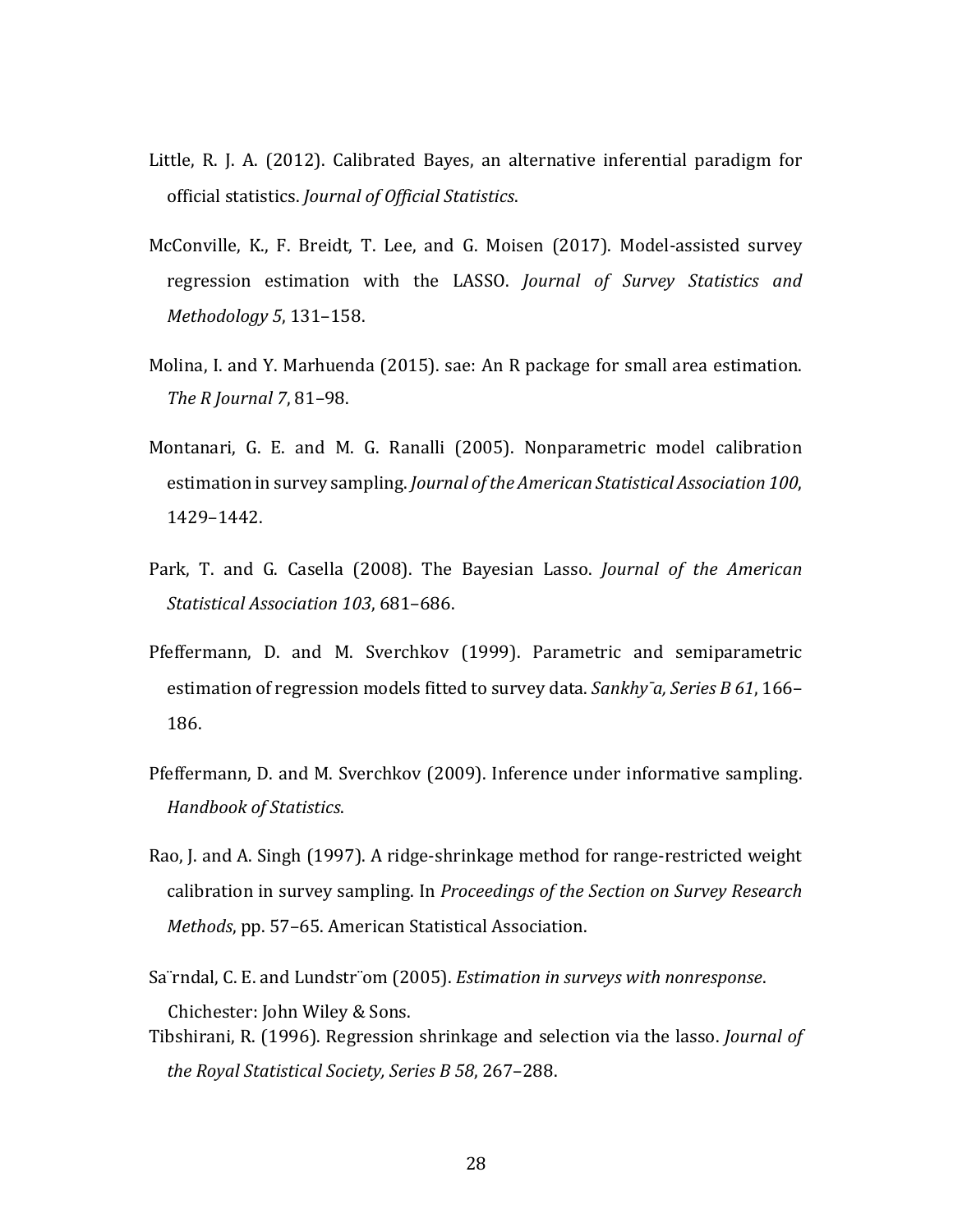- van der Vaart, A. W. (2000). *Asymptotic Statistics*. New York: Cambridge University Press.
- Wang, Z., J. K. Kim, and S. Yang (2018). Approximate Bayesian inference under informative sampling. *Biometrika 105*, 91–102.
- Wu, C. and R. R. Sitter (2001). A model-calibration approach to using complete auxiliary information from survey data. *Journal of the American Statistical Association 96*, 185–193.
- Zou, H. (2006). The adaptive Lasso and its Oracle properties. *Journal of the American Statistical Association 101*, 1418–1429.
- Zou, H. and T. Hastie (2005). Regularization and variable selection via the elastic net. *Journal of the Royal Statistical Society, Series B 67*, 301–320.

Table 2: Summary of the simulation results in scenarios (A) and (B) with linear regression. All values are multiplied by 100.

| Scenario (A): $\pi_i$ = 0.04 |                                      |                                      |                                      |                                      |                                      |                                      |                                      |                      |  |
|------------------------------|--------------------------------------|--------------------------------------|--------------------------------------|--------------------------------------|--------------------------------------|--------------------------------------|--------------------------------------|----------------------|--|
|                              | $p$ GREG GREG-L GREG-R               |                                      |                                      | AB                                   | ABL                                  |                                      |                                      | <b>ABH HT</b>        |  |
|                              | 301.06<br>40 1.01                    | 1.00<br>0.98                         | 1.07<br>1.02                         | 1.06<br>1.01                         | 1.04<br>1.01                         | 0.99                                 | 2.32                                 | 1.002.32<br>1.012.32 |  |
|                              | 1.15<br>93.9<br>92.8<br>92.0         | 1.00<br>94.2<br>94.5<br>94.3         | 1.14<br>94.2<br>93.1<br>92.7         | 1.15<br>95.2<br>94.6<br>94.5         | 1.05<br>94.7<br>94.5<br>94.8         | 1.03<br>95.3<br>95.3<br>95.1         | 2.32<br>95.4<br>95.4<br>95.4         |                      |  |
|                              | 90.9<br>37.3<br>36.8<br>36.3<br>35.8 | 93.8<br>37.8<br>37.7<br>37.6<br>37.6 | 91.7<br>37.3<br>36.9<br>36.5<br>36.1 | 93.8<br>39.1<br>39.4<br>39.8<br>40.1 | 94.4<br>39.4<br>39.6<br>39.6<br>39.5 | 94.8<br>38.7<br>38.7<br>38.8<br>38.8 | 95.4<br>60.5<br>60.5<br>60.5<br>60.5 |                      |  |
|                              |                                      | 1.10                                 | 1.10                                 | 1.05                                 |                                      |                                      |                                      |                      |  |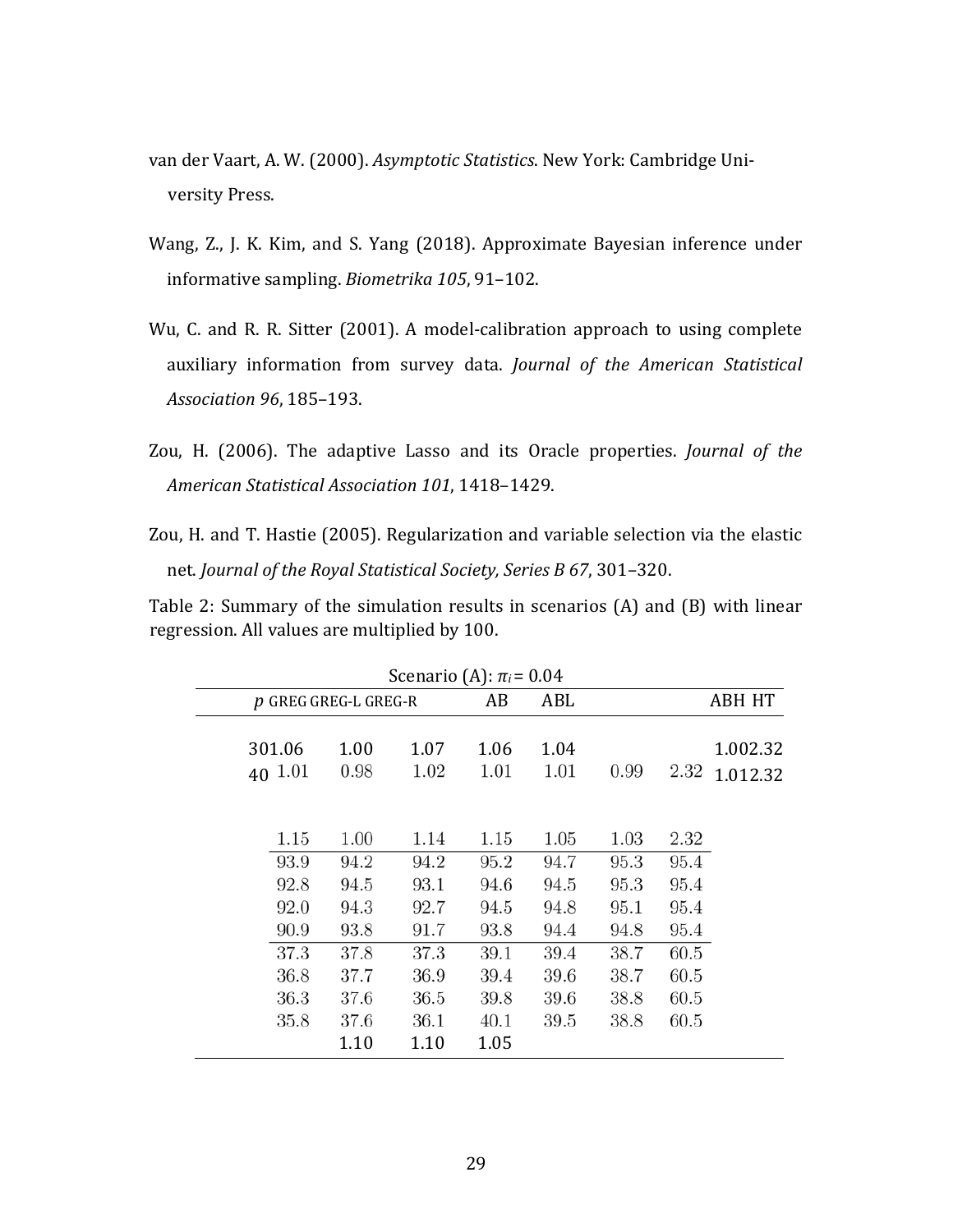|     | 20 | 1.14 | 1.12 | 1.16 | 1.14 | 1.21 | 1.12 | 3.35 |
|-----|----|------|------|------|------|------|------|------|
| MSE |    |      |      |      |      |      |      |      |
|     | 50 | 1.40 | 1.15 | 1.44 | 1.40 | 1.27 | 1.17 | 3.35 |
|     | 20 | 92.8 | 93.0 | 92.5 | 94.4 | 94.0 | 94.2 | 94.4 |
| CP  | 30 | 91.6 | 92.9 | 91.2 | 93.0 | 93.9 | 93.7 | 94.4 |
|     | 40 | 89.9 | 93.4 | 89.8 | 92.5 | 94.3 | 93.6 | 94.4 |
|     | 50 | 88.1 | 92.8 | 88.3 | 91.9 | 93.4 | 93.9 | 94.4 |
|     | 20 | 39.1 | 39.9 | 39.3 | 41.1 | 42.9 | 41.0 | 70.3 |
| AL  | 30 | 38.4 | 39.8 | 38.6 | 41.3 | 43.2 | 41.1 | 70.3 |
|     | 40 | 37.7 | 39.8 | 38.1 | 41.5 | 43.2 | 41.1 | 70.3 |
|     | 50 | 37.0 | 39.7 | 37.5 | 41.7 | 43.1 | 41.1 | 70.3 |

Scenario (B): logit(1 − *πi*) = 3*.*1 + 0*.*1*yi*

| $p$ GREG GREG-L GREG-R |  |  | AB                                    | ABL |  | ARH HT |
|------------------------|--|--|---------------------------------------|-----|--|--------|
|                        |  |  | 30 1.21 1.12 1.24 1.21 1.24 1.13 3.35 |     |  |        |
| 40.                    |  |  | 1.30 1.13 1.34 1.30 1.25 1.15 3.35    |     |  |        |

Table 3: Summary of the simulation results in scenarios (A) and (B) with logistic regression. MSE values are multiplied by 10,000 and CP and AL values are multiplied by 100.

|        |                        | Scenario (A): $\pi_i$ = 0.04 |                     |  |  |  |  |  |  |  |  |
|--------|------------------------|------------------------------|---------------------|--|--|--|--|--|--|--|--|
|        | AB.                    | ABL.                         | ARH HT              |  |  |  |  |  |  |  |  |
|        |                        |                              | 3.5312.4            |  |  |  |  |  |  |  |  |
| 303.76 | $p$ GREG GREG-L GREG-R |                              | 3.56 3.74 3.71 3.66 |  |  |  |  |  |  |  |  |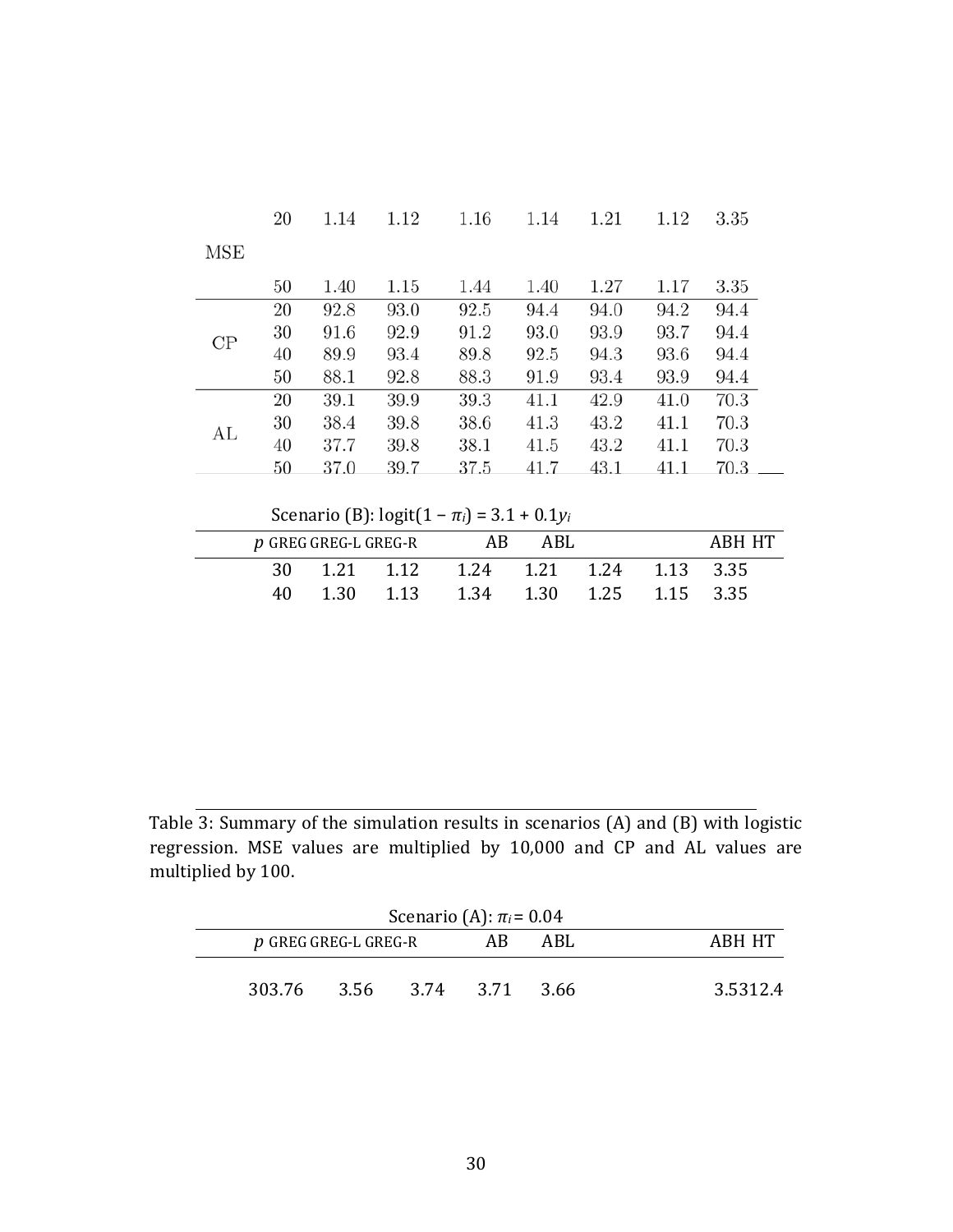|                                                 | 40 3.66            | 3.56 | 3.67 | 3.64 | 3.60 | 3.51 | 12.4 | 3.5512.4 |  |
|-------------------------------------------------|--------------------|------|------|------|------|------|------|----------|--|
|                                                 |                    |      |      |      |      |      |      |          |  |
|                                                 | 3.97               | 3.58 | 3.94 | 3.86 | 3.81 | 3.60 | 12.4 |          |  |
|                                                 | 93.0               | 94.2 | 94.1 | 95.4 | 95.7 | 95.7 | 94.3 |          |  |
|                                                 | 92.4               | 93.9 | 92.8 | 94.7 | 96.2 | 95.8 | 94.3 |          |  |
|                                                 | 91.1               | 94.0 | 92.4 | 94.9 | 96.4 | 96.0 | 94.3 |          |  |
|                                                 | 89.6               | 94.1 | 91.7 | 95.2 | 96.3 | 96.2 | 94.3 |          |  |
|                                                 | 7.01               | 7.12 | 7.10 | 7.45 | 7.58 | 7.44 | 13.6 |          |  |
|                                                 | 6.88               | 7.09 | 6.99 | 7.52 | 7.69 | 7.52 | 13.6 |          |  |
|                                                 | 6.73               | 7.08 | 6.89 | 7.57 | 7.81 | 7.59 | 13.6 |          |  |
|                                                 | 6.58               | 7.06 | 6.82 | 7.61 | 7.94 | 7.69 | 13.6 |          |  |
|                                                 |                    | 3.83 | 3.78 | 3.72 |      |      |      |          |  |
|                                                 |                    |      |      |      |      |      |      |          |  |
| Scenario (B): $logit(1 - \pi_i) = 3.1 + 0.1y_i$ |                    |      |      |      |      |      |      |          |  |
| $\boldsymbol{v}$                                | GREG GREG-L GREG-R |      |      | AB   | ABL  |      |      | АВН НТ   |  |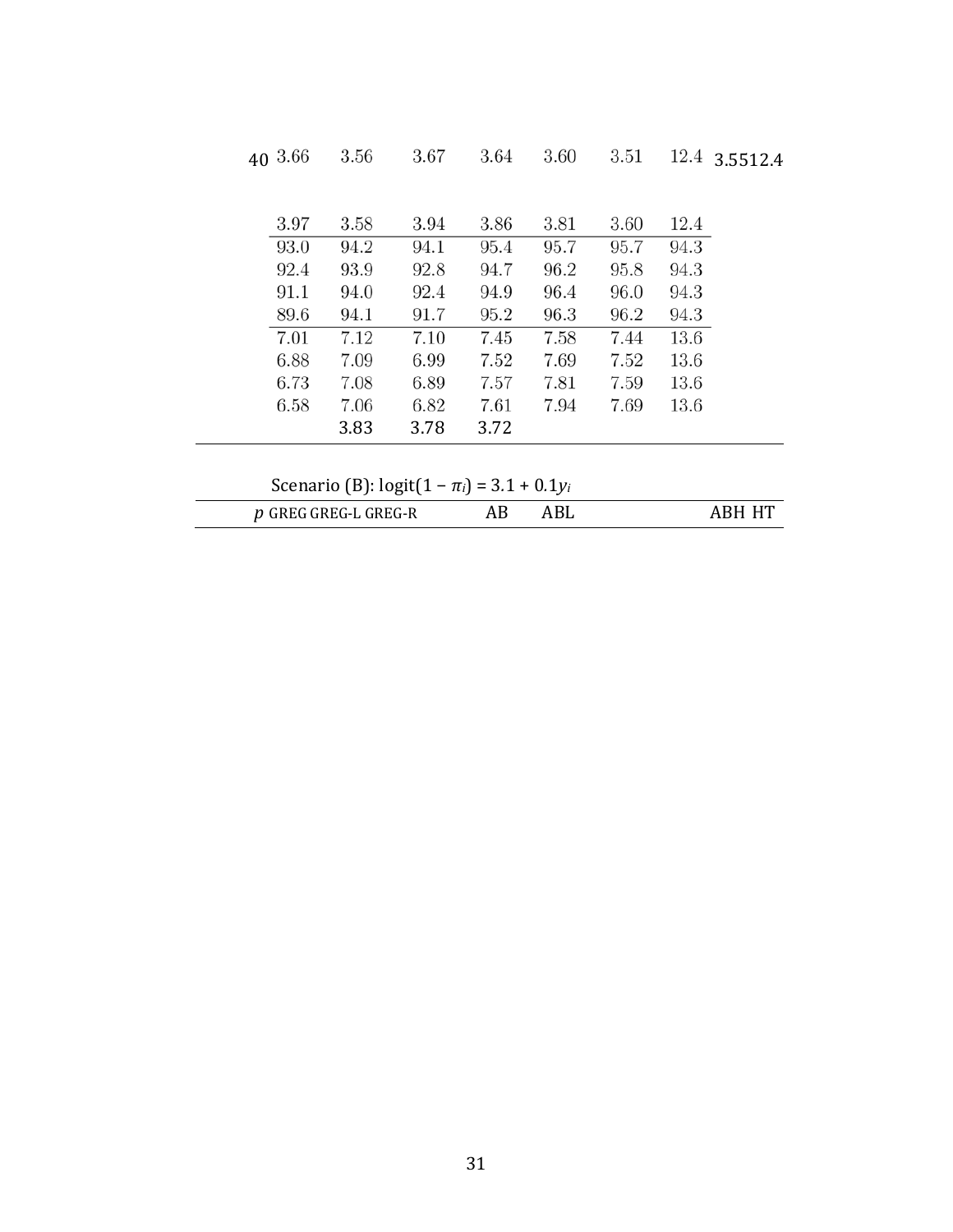|          | 20 | 3.69 | 3.58 | 3.69 | 3.67 | 3.64 | 3.56 | 12.4 |
|----------|----|------|------|------|------|------|------|------|
| MSE      |    |      |      |      |      |      |      |      |
|          | 50 | 4.01 | 3.62 | 3.94 | 3.91 | 3.80 | 3.63 | 12.4 |
|          | 20 | 92.3 | 93.1 | 92.9 | 94.3 | 94.3 | 94.3 | 95.0 |
| $\rm CP$ | 30 | 91.5 | 92.8 | 92.1 | 94.3 | 94.3 | 94.2 | 95.0 |
|          | 40 | 90.5 | 92.6 | 90.9 | 94.4 | 95.7 | 94.7 | 95.0 |
|          | 50 | 89.0 | 92.6 | 90.1 | 93.4 | 95.8 | 95.1 | 95.0 |
|          | 20 | 6.88 | 7.00 | 6.98 | 7.31 | 7.44 | 7.30 | 13.8 |
| AL       | 30 | 6.75 | 6.97 | 6.87 | 7.37 | 7.54 | 7.36 | 13.8 |
|          | 40 | 6.62 | 6.95 | 6.77 | 7.43 | 7.65 | 7.45 | 13.8 |
|          | 50 | 6.47 | 6.93 | 6.69 | 7.47 | 7.78 | 7.54 | 13.8 |
|          | 30 | 3.78 | 3.60 | 3.76 | 3.75 | 3.71 | 3.58 | 12.4 |
|          | 40 | 3.88 | 3.60 | 3.85 | 3.82 | 3.75 | 3.61 | 12.4 |



Figure 1: 95% credible intervals of regression coefficients under Laplace (left) and horseshoe (right) priors.